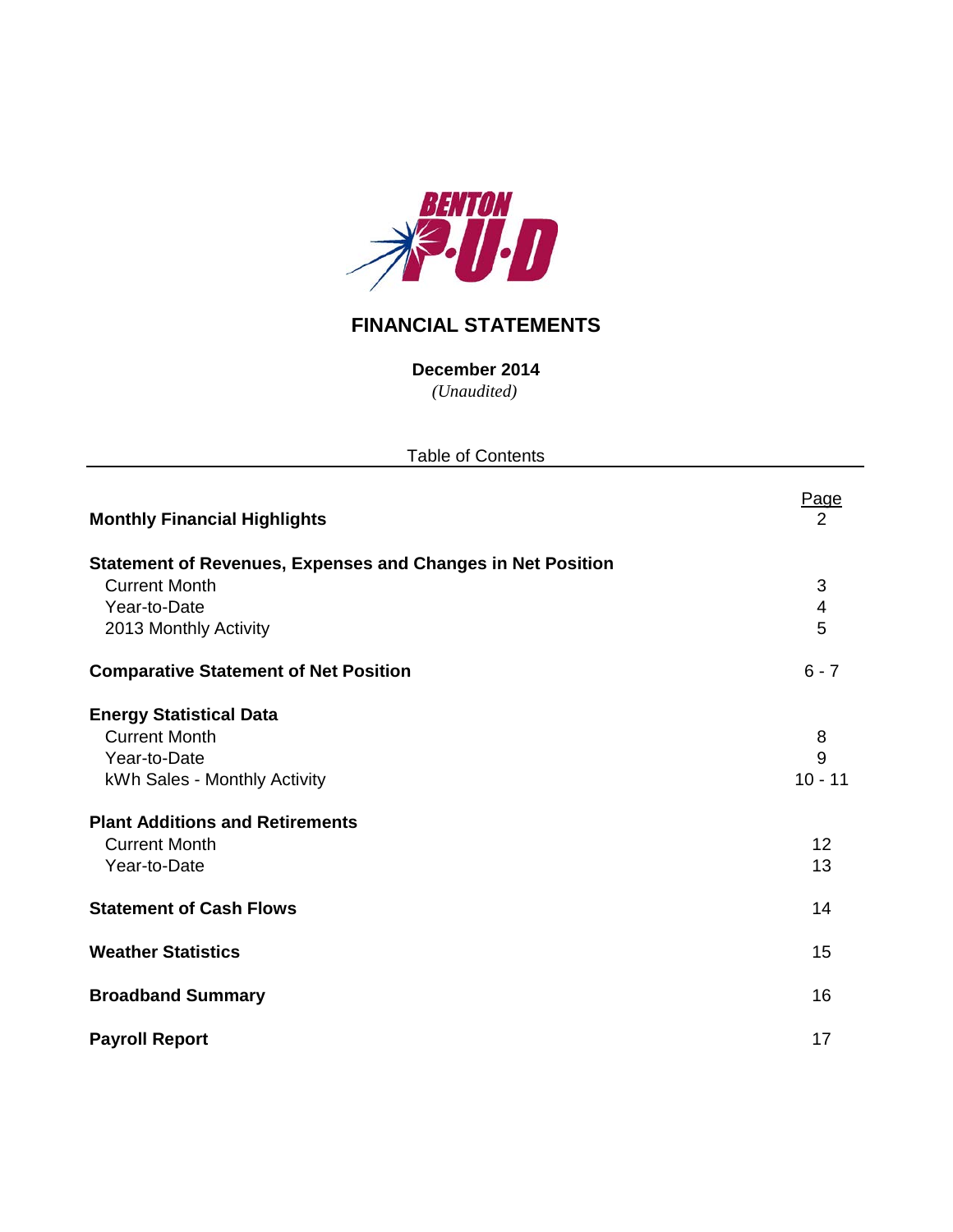

## *Financial Highlights December 2014*



Financial highlights for the month of December:

- District operations resulted in a increase in net position of \$1M for the month.<br>
> The average temperature of 37.8° was 2.7° below normal. Heating degree da
- The average temperature of 37.8° was 2.7° below normal. Heating degree days were 2% above last year.<br>
> Total retail kWh billed during December was down 2% from last year and 1% below the amended budget.
- $\geq$  Total retail kWh billed during December was down 2% from last year and 1% below the amended budget.<br> $\geq$  Net power supply costs were \$4.9 million for the month with sales for resale energy of \$1.8M and an ave
- Net power supply costs were \$4.9 million for the month with sales for resale energy of \$1.8M and an average price of \$36
- per MWh.  $\triangleright$  December's non-power operating costs of \$1.5 million before taxes and depreciation were 1.0% below the amended budget.<br>  $\triangleright$  Capital additions were \$1.2M for the month
- Capital additions were \$1.2M for the month.

|                                                                                                                                    |          | (in thousands of dollars) |            |               |            |         |          |           |            |                            |            |            |                  |                                 |
|------------------------------------------------------------------------------------------------------------------------------------|----------|---------------------------|------------|---------------|------------|---------|----------|-----------|------------|----------------------------|------------|------------|------------------|---------------------------------|
| <b>Change in Net Position</b>                                                                                                      | Jan      | Feb                       | <b>Mar</b> | Apr           | <b>May</b> | Jun     | Jul      | Aug $(1)$ | <b>Sep</b> | Oct                        | <b>Nov</b> | <b>Dec</b> | <b>Total YTD</b> | <b>Amended</b><br><b>Budget</b> |
| Actual                                                                                                                             | \$257    | (\$318)                   | \$204      | (S875)        | (S65)      | \$1,486 | \$2,757  | \$767     | (\$1,070)  | (\$828)                    | \$1,042    | \$474      | \$3,831          |                                 |
| <b>Budget</b>                                                                                                                      | \$148    | (\$107)                   | (\$355)    | (S1)<br>,635) | \$150      | \$586   | \$706    | \$3,745   | (\$676)    | (S <sub>1</sub> )<br>.606) | \$774      | \$640      | \$2,370          | \$3,270                         |
| (1) The cumulative YTD impact of budget amendments approved at the August 26 Commission meeting are reflected in the August report |          |                           |            |               |            |         |          |           |            |                            |            |            |                  |                                 |
| <b>Net Power Costs</b>                                                                                                             | Jan      | Feb                       | Mar        | Apr           | May        | Jun     | Jul      | Aug       | Sep        | Oct                        | Nov        | <b>Dec</b> | <b>Total</b>     | Amended<br><b>Budget</b>        |
| Power Supply Costs                                                                                                                 | \$8,358  | \$9,525                   | \$7,916    | \$7,918       | \$6,897    | \$7,234 | \$8,783  | \$9,864   | \$9,118    | \$7,809                    | \$6,831    | \$7,478    | \$97,730         | \$96,165                        |
| Less: Sales for Resale                                                                                                             | (2, 289) | (2,003)                   | (2,743)    | (2, 143)      | (1, 442)   | (970)   | (1, 179) | (2,310)   | (2, 333)   | (2,038)                    | (1, 883)   | (2,623)    | (23,958)         | (22, 774)                       |
| <b>Net Power Costs</b>                                                                                                             | \$6,069  | \$7,521                   | \$5,173    | \$5,775       | \$5,455    | \$6,264 | \$7,603  | \$7,554   | \$6,785    | \$5,771                    | \$4,948    | \$4,854    | \$73,772         | \$73,391                        |
|                                                                                                                                    |          |                           |            |               |            |         |          |           |            |                            |            |            |                  |                                 |
| <b>Net Capital Costs</b>                                                                                                           | Jan      | Feb                       | Mar        | Apr           | <b>May</b> | Jun     | Jul      | Aug       | <b>Sep</b> | Oct                        | <b>Nov</b> | <b>Dec</b> | <b>Total</b>     | <b>Amended</b><br><b>Budget</b> |
|                                                                                                                                    |          |                           |            |               |            |         |          |           |            |                            |            |            |                  |                                 |
| Capital Expenditures                                                                                                               | \$640    | \$672                     | \$1.169    | \$927         | \$1.063    | \$951   | \$2,952  | \$1.118   | \$1.017    | \$488                      | \$1.210    | \$754      | \$12,960         | \$16.184                        |
| Less: Capital Contributions                                                                                                        | (21)     | (42)                      | (113)      | (129)         | (44)       | (198)   | (2,088)  | (200)     | (640)      | (145)                      | (99)       | (114)      | (3,834)          | (3,231)                         |
| <b>Net Capital Costs</b>                                                                                                           | \$618    | \$630                     | \$1,056    | \$798         | \$1,019    | \$753   | \$864    | \$919     | \$376      | \$343                      | \$1,111    | \$640      | \$9,126          | \$12,953                        |
|                                                                                                                                    |          |                           |            |               |            |         |          |           |            |                            |            |            |                  |                                 |
| <b>Load Statistics</b>                                                                                                             | Jan      | Feb                       | Mar        | Apr           | May        | Jun     | Jul      | Aug       | <b>Sep</b> | Oct                        | <b>Nov</b> | <b>Dec</b> | <b>Total</b>     | <b>Amended</b><br><b>Budget</b> |
| aMW - Retail Sales Billed                                                                                                          | 194      | 207                       | 161        | 185           | 210        | 265     | 284      | 255       | 199        | 162                        | 146        | 172        | 203              | 196                             |
| aMW - Sales for Resale                                                                                                             | 75       | 42                        | 151        | 120           | 91         | 68      | 48       | 75        | 75         | 66                         | 69         | 98         | 82               | 39                              |









| $$ , $$                             |        |
|-------------------------------------|--------|
| <b>Current Ratio</b>                | 3.80:1 |
| Debt Service Coverage (2011 actual) | 4.03   |
| Debt Service Coverage (2012 actual) | 3.60   |
| Debt Service Coverage (2013 actual) | 3.06   |
| Debt Service Coverage (2014 actual) | 3.38   |
| (includes capital contributions)    |        |

|                                         | <b>Other Statistics</b> |        |         |  |  |  |  |  |  |  |  |  |
|-----------------------------------------|-------------------------|--------|---------|--|--|--|--|--|--|--|--|--|
| Unrestricted Undesignated Reserves      | \$                      | 37.0   | million |  |  |  |  |  |  |  |  |  |
| Rate Stabilization Account (designated) | \$                      | 7.5    | million |  |  |  |  |  |  |  |  |  |
| Debt Service Reserve Fund (designated)  | \$                      | 4.0    | million |  |  |  |  |  |  |  |  |  |
| Bond Principal & Interest (restricted)  | \$                      | 1.0    | million |  |  |  |  |  |  |  |  |  |
| <b>Net Utility Plant</b>                | \$                      | 122.5  | million |  |  |  |  |  |  |  |  |  |
| Long-Term Debt                          | \$                      | 57.2   | million |  |  |  |  |  |  |  |  |  |
| <b>Active Service Agreements</b>        |                         | 50,382 |         |  |  |  |  |  |  |  |  |  |
| Non-Contingent Employees                |                         | 147.25 |         |  |  |  |  |  |  |  |  |  |
| Contingent YTD FTE's                    |                         | 3.24   |         |  |  |  |  |  |  |  |  |  |
|                                         |                         |        |         |  |  |  |  |  |  |  |  |  |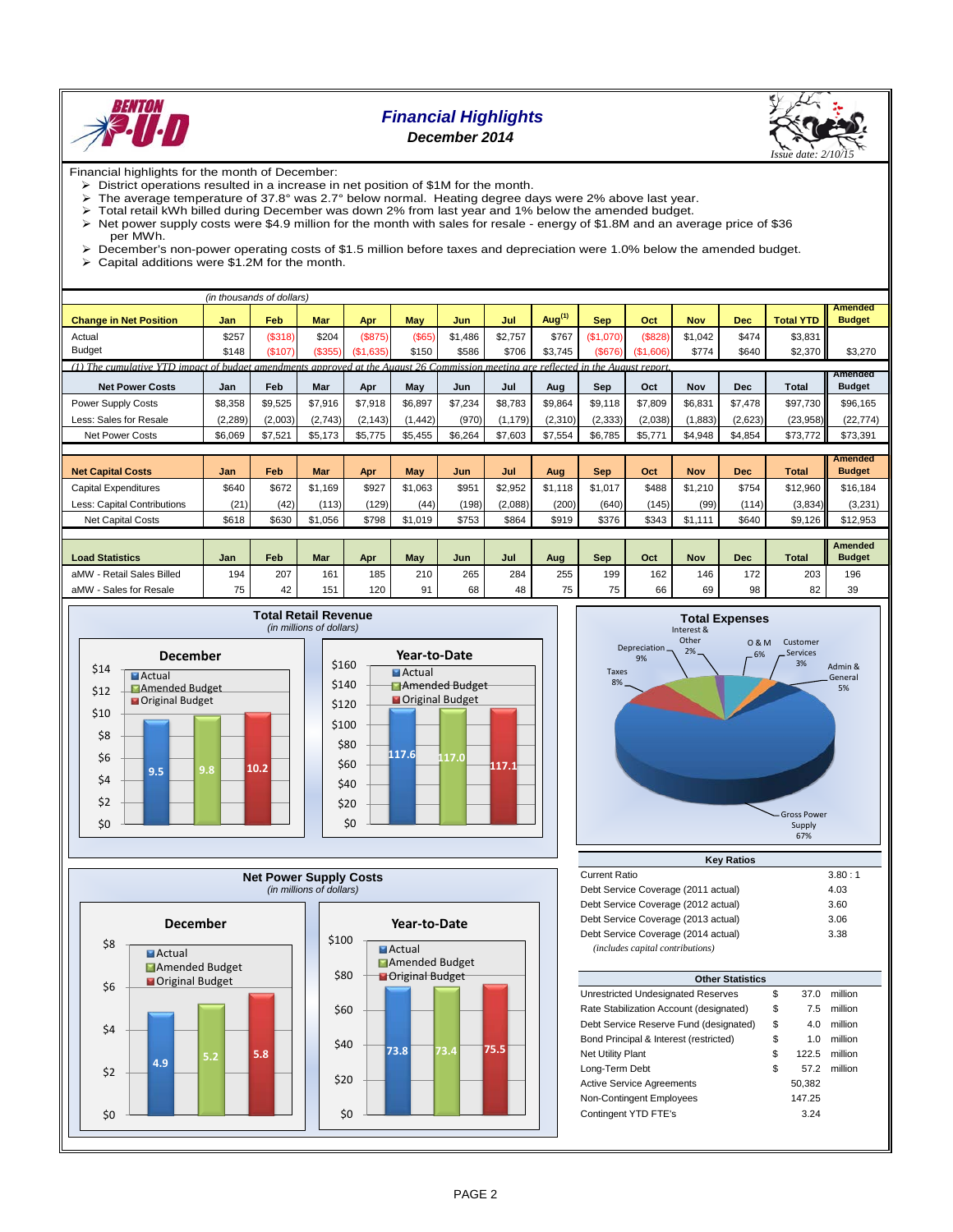## **PUBLIC UTILITY DISTRICT NO.1 OF BENTON COUNTY STATEMENT OF REVENUES, EXPENSES, AND CHANGE IN NET POSITION CURRENT MONTH**

|                                                                                              |               | 12/31/2014                      |                          | 12/31/2013    |                          |
|----------------------------------------------------------------------------------------------|---------------|---------------------------------|--------------------------|---------------|--------------------------|
|                                                                                              | <b>ACTUAL</b> | <b>AMENDED</b><br><b>BUDGET</b> | <b>PCT</b><br><b>VAR</b> | <b>ACTUAL</b> | <b>PCT</b><br><b>VAR</b> |
| <b>OPERATING REVENUES</b>                                                                    |               |                                 |                          |               |                          |
| Energy Sales - Retail                                                                        | \$9,506,358   | \$9,797,905                     | $-3%$                    | \$11,349,462  | $-16%$                   |
| <b>Energy Sales for Resale</b>                                                               | 2,552,304     | 2,709,780                       | $-6%$                    | 2,051,638     | 24%                      |
| Transmission of Power for Others                                                             | 71,127        | 41,667                          | 71%                      | 94,288        | $-25%$                   |
| <b>Broadband Revenue</b>                                                                     | 176,015       | 186,696                         | $-6%$                    | 167,060       | 5%                       |
| Other Revenue                                                                                | 104,640       | 94,862                          | 10%                      | (356, 973)    | $-129%$                  |
| <b>TOTAL OPERATING REVENUES</b>                                                              | 12,410,444    | 12,830,910                      | $-3%$                    | 13,305,474    | $-7%$                    |
| <b>OPERATING EXPENSES</b>                                                                    |               |                                 |                          |               |                          |
| <b>Purchased Power</b>                                                                       | 6,446,839     | 6,918,697                       | $-7%$                    | 7,601,079     | $-15%$                   |
| <b>Purchased Transmission &amp; Ancillary Services</b>                                       | 1,188,921     | 1,066,342                       | 11%                      | 941,603       | 26%                      |
| <b>Conservation Program</b>                                                                  | (157,906)     | (18, 899)                       | n/a                      | 65,494        | n/a                      |
| <b>Total Power Supply</b>                                                                    | 7,477,853     | 7,966,140                       | $-6%$                    | 8,608,176     | $-13%$                   |
| <b>Transmission Operation &amp; Maintenance</b>                                              | 32,452        | 4,803                           | n/a                      | 11,596        | 180%                     |
| Distribution Operation & Maintenance                                                         | 918,606       | 879,824                         | 4%                       | 759,143       | 21%                      |
| <b>Broadband Expense</b>                                                                     | 80,394        | 95,481                          | $-16%$                   | 99,013        | $-19%$                   |
| Customer Accounting, Collection & Information                                                | 425,874       | 352,345                         | 21%                      | 511,447       | $-17%$                   |
| Administrative & General                                                                     | 793,817       | 580,878                         | 37%                      | 696,506       | 14%                      |
| Subtotal before Taxes & Depreciation                                                         | 2,251,142     | 1,913,331                       | 18%                      | 2,077,705     | 8%                       |
| Taxes                                                                                        | 1,072,987     | 1,106,352                       | $-3%$                    | 1,148,932     | $-7%$                    |
| Depreciation & Amortization                                                                  | 1,012,250     | 1,100,753                       | $-8%$                    | 1,072,785     | $-6%$                    |
| <b>Total Other Operating Expenses</b>                                                        | 4,336,380     | 4,120,436                       | 5%                       | 4,299,422     | 1%                       |
| <b>TOTAL OPERATING EXPENSES</b>                                                              | 11,814,233    | 12,086,576                      | $-2%$                    | 12,907,598    | $-8%$                    |
| <b>OPERATING INCOME (LOSS)</b>                                                               | 596,211       | 744,334                         | -20%                     | 397,876       | 50%                      |
| <b>NONOPERATING REVENUES &amp; EXPENSES</b>                                                  |               |                                 |                          |               |                          |
| Interest Income                                                                              | (200, 862)    | 20,837                          | n/a                      | (217, 677)    | $-8%$                    |
| Other Income                                                                                 | 5,420         | 31,341                          | $-83%$                   | 31,352        | $-83%$                   |
| Other Expense                                                                                |               |                                 | n/a                      |               | n/a                      |
| <b>Interest Expense</b>                                                                      | (230,078)     | (230,079)                       | 0%                       | (244, 386)    | -6%                      |
| Debt Discount/Premium Amortization & Loss on Defeased Debt<br>MtM Gain/(Loss) on Investments | 36,018        | 36,016                          | 0%<br>n/a                | 37,227        | $-3%$<br>n/a             |
| Loss in Joint Ventures/Special Assessments                                                   | 152,968       |                                 | n/a                      |               | n/a                      |
|                                                                                              |               |                                 |                          |               |                          |
| <b>TOTAL NONOPERATING REVENUES &amp; EXPENSES</b>                                            | (236, 534)    | (141, 885)                      | -67%                     | (393, 484)    | $-40%$                   |
| INCOME (LOSS) BEFORE CAPITAL CONTRIBUTIONS                                                   | 359,677       | 602,449                         | -40%                     | 4,392         | n/a                      |
| <b>CAPITAL CONTRIBUTIONS</b>                                                                 | 114,268       | 37,098                          | 208%                     | 367,537       | -69%                     |
| <b>CHANGE IN NET POSITION</b>                                                                | \$473,945     | \$639,547                       | $-26%$                   | \$371,929     | 27%                      |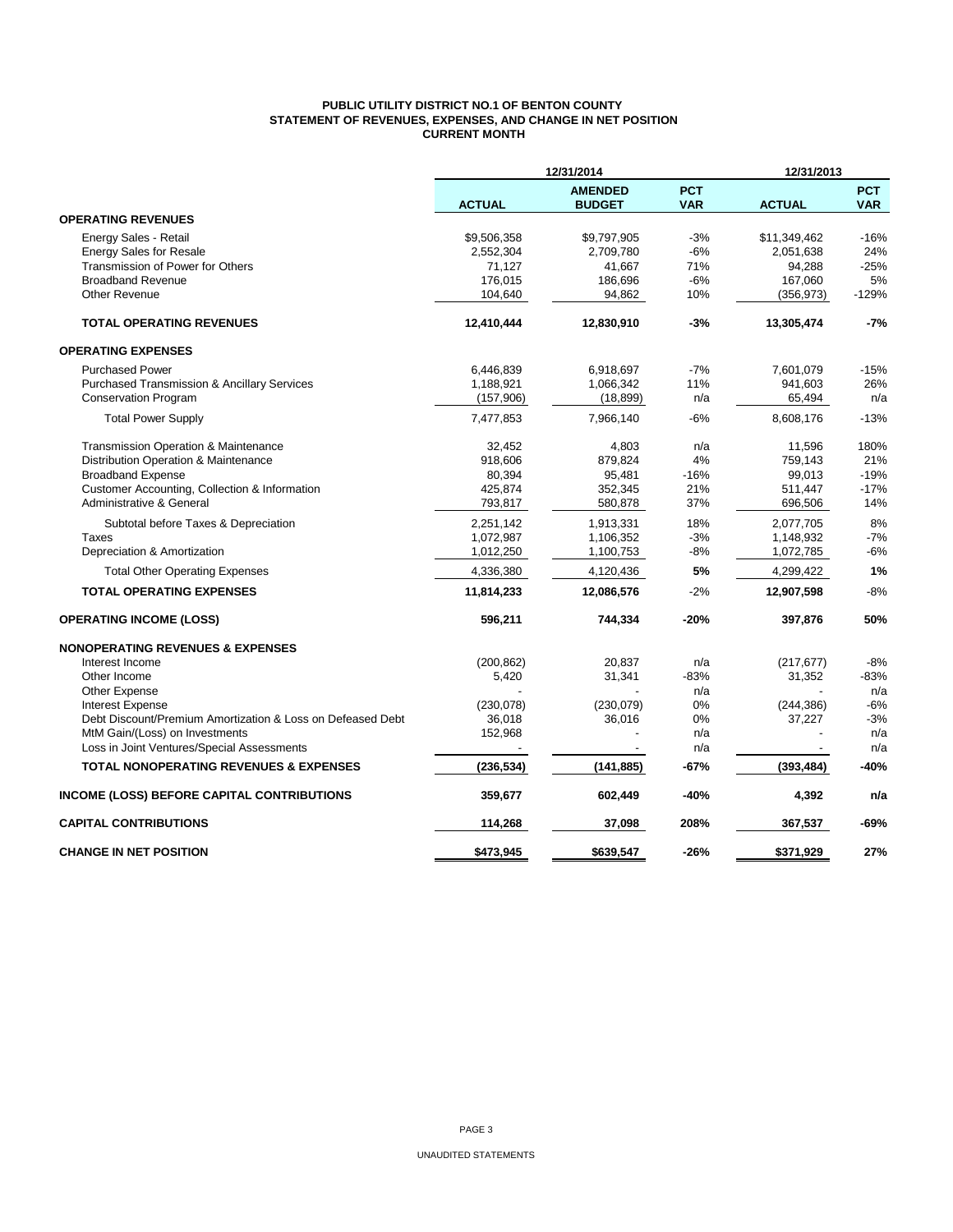## **PUBLIC UTILITY DISTRICT NO.1 OF BENTON COUNTY STATEMENT OF REVENUES, EXPENSES, AND CHANGE IN NET POSITION YEAR TO DATE**

|                                                            | 12/31/2014<br>12/31/2013 |                                 |                          |               |                          |
|------------------------------------------------------------|--------------------------|---------------------------------|--------------------------|---------------|--------------------------|
|                                                            | <b>ACTUAL</b>            | <b>AMENDED</b><br><b>BUDGET</b> | <b>PCT</b><br><b>VAR</b> | <b>ACTUAL</b> | <b>PCT</b><br><b>VAR</b> |
| <b>OPERATING REVENUES</b>                                  |                          |                                 |                          |               |                          |
| Energy Sales - Retail                                      | \$117,641,940            | \$116,979,481                   | 1%                       | \$115,079,778 | 2%                       |
| <b>Energy Sales for Resale</b>                             | 23,325,872               | 22,219,247                      | 5%                       | 18,232,140    | 28%                      |
| Transmission of Power for Others                           | 632,528                  | 554,802                         | 14%                      | 776,957       | -19%                     |
| <b>Broadband Revenue</b>                                   | 2,191,287                | 2,161,318                       | 1%                       | 1,980,605     | 11%                      |
| <b>Other Revenue</b>                                       | 1,472,425                | 1,439,694                       | 2%                       | 1,249,791     | 18%                      |
| <b>TOTAL OPERATING REVENUES</b>                            | 145,264,052              | 143,354,542                     | 1%                       | 137,319,272   | 6%                       |
| <b>OPERATING EXPENSES</b>                                  |                          |                                 |                          |               |                          |
| <b>Purchased Power</b>                                     | 84,714,618               | 83,262,725                      | 2%                       | 77,877,736    | 9%                       |
| <b>Purchased Transmission &amp; Ancillary Services</b>     | 12,925,752               | 12,902,448                      | 0%                       | 11,677,803    | 11%                      |
| <b>Conservation Program</b>                                | 89,940                   | (1)                             | n/a                      | 1,315,642     | -93%                     |
| <b>Total Power Supply</b>                                  | 97,730,310               | 96,165,173                      | 2%                       | 90,871,182    | 8%                       |
| <b>Transmission Operation &amp; Maintenance</b>            | 81,220                   | 57,600                          | 41%                      | 82,066        | $-1%$                    |
| Distribution Operation & Maintenance                       | 8,596,798                | 8,775,370                       | $-2%$                    | 8,092,079     | 6%                       |
| <b>Broadband Expense</b>                                   | 982,869                  | 1,081,920                       | $-9%$                    | 890,521       | 10%                      |
| Customer Accounting, Collection & Information              | 3,853,026                | 4,052,944                       | $-5%$                    | 4,026,839     | $-4%$                    |
| Administrative & General                                   | 7,034,220                | 6,502,858                       | 8%                       | 6,444,642     | 9%                       |
| Subtotal before Taxes & Depreciation                       | 20,548,134               | 20,470,693                      | 0.4%                     | 19,536,148    | 5%                       |
| Taxes                                                      | 12,394,110               | 12,659,000                      | $-2%$                    | 12,144,846    | 2%                       |
| Depreciation & Amortization                                | 12,894,915               | 13,209,003                      | $-2%$                    | 12,671,992    | 2%                       |
| <b>Total Other Operating Expenses</b>                      | 45,837,158               | 46,338,696                      | $-1%$                    | 44,352,986    | 3%                       |
| <b>TOTAL OPERATING EXPENSES</b>                            | 143,567,468              | 142,503,869                     | 1%                       | 135,224,168   | 6%                       |
| <b>OPERATING INCOME (LOSS)</b>                             | 1,696,584                | 850,674                         | 99%                      | 2,095,103     | -19%                     |
| <b>NONOPERATING REVENUES &amp; EXPENSES</b>                |                          |                                 |                          |               |                          |
| Interest Income                                            | 204,120                  | 250,000                         | $-18%$                   | (4, 104)      | n/a                      |
| Other Income                                               | 321,433                  | 376,070                         | $-15%$                   | 375,903       | $-14%$                   |
| Other Expense                                              |                          |                                 | n/a                      |               | n/a                      |
| <b>Interest Expense</b>                                    | (2,844,753)              | (2,783,311)                     | 2%                       | (2,913,078)   | $-2%$                    |
| Debt Discount/Premium Amortization & Loss on Defeased Debt | 445,518                  | 445,518                         | 0%                       | 459,652       | $-3%$                    |
| MtM Gain/(Loss) on Investments                             | 173,722                  |                                 | n/a                      |               | n/a                      |
| Loss in Joint Ventures/Special Assessments                 | $\overline{\phantom{a}}$ |                                 | n/a                      |               | n/a                      |
| <b>TOTAL NONOPERATING REVENUES &amp; EXPENSES</b>          | (1,699,960)              | (1,711,723)                     | $-1%$                    | (2,081,627)   | $-18%$                   |
| <b>INCOME (LOSS) BEFORE CAPITAL CONTRIBUTIONS</b>          | (3, 376)                 | (861, 049)                      | $-100%$                  | 13,476        | $-125%$                  |
| <b>CAPITAL CONTRIBUTIONS</b>                               | 3,834,420                | 3,230,991                       | 19%                      | 2,706,411     | 42%                      |
| <b>CHANGE IN NET POSITION</b>                              | 3,831,044                | 2,369,942                       | 62%                      | 2,719,887     | 41%                      |
| TOTAL NET POSITION, BEGINNING OF YEAR                      | 126,880,031              | 124,160,145                     | 2%                       | 124,160,145   | 2%                       |
| TOTAL NET POSITION, END OF YEAR                            | 130,711,075              | \$126,530,087                   | 3%                       | \$126,880,032 | 3%                       |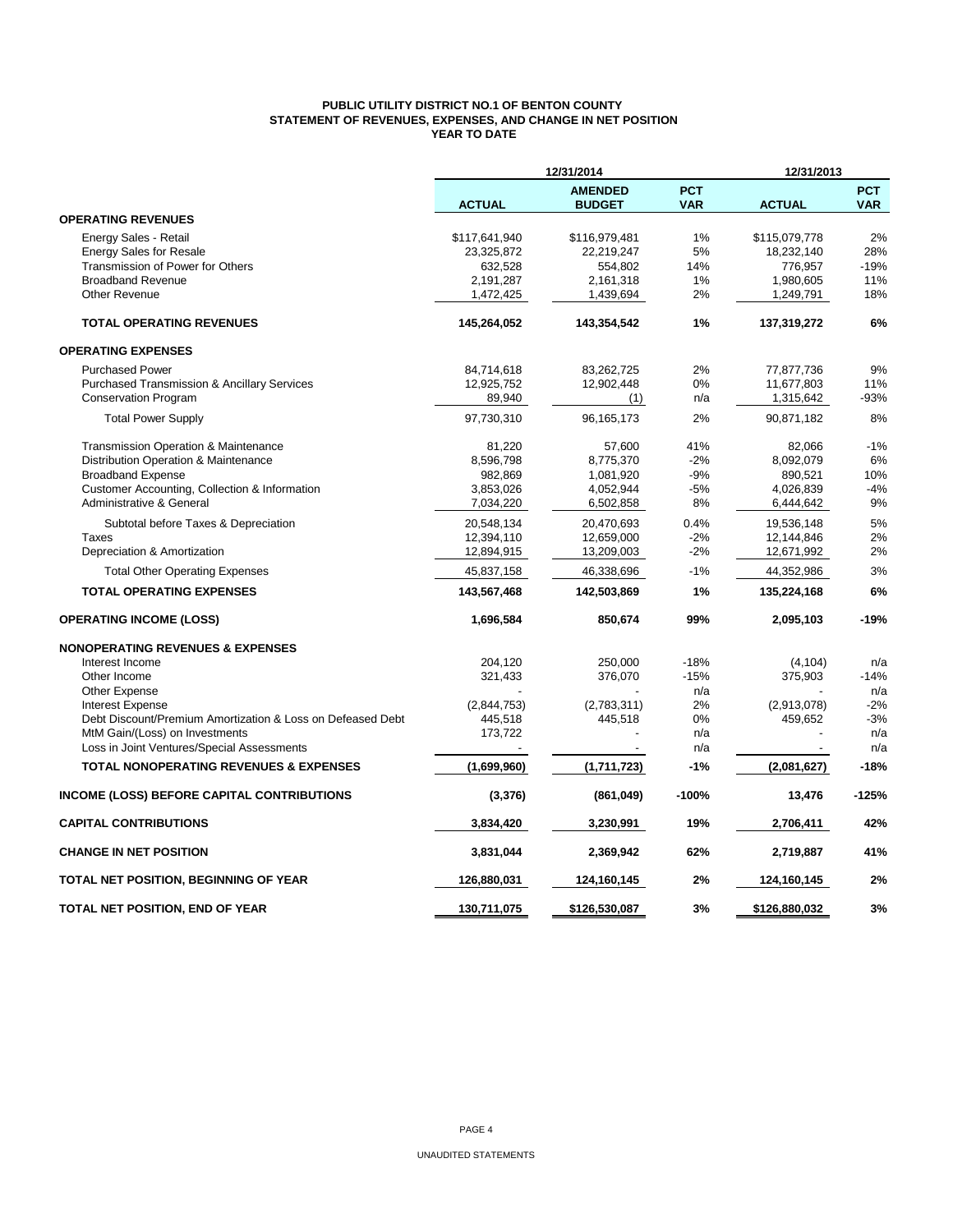### **PUBLIC UTILITY DISTRICT NO. 1 OF BENTON COUNTY STATEMENT OF REVENUES, EXPENSES, AND CHANGE IN NET POSITION 2014 MONTHLY ACTIVITY**

|                                               | January                | February                 | March                    | <b>April</b>             | May                  | June                     | July                     | August       | September                | October                  | <b>November</b>          | December               | <b>Total</b>             |
|-----------------------------------------------|------------------------|--------------------------|--------------------------|--------------------------|----------------------|--------------------------|--------------------------|--------------|--------------------------|--------------------------|--------------------------|------------------------|--------------------------|
| <b>OPERATING REVENUES</b>                     |                        |                          |                          |                          |                      |                          |                          |              |                          |                          |                          |                        |                          |
| Energy Sales - Retail                         |                        | \$9,570,658 \$10,756,933 | \$9,226,432              | \$8,203,336              | \$8,854,036          | \$11,303,348             | \$12,343,243             | \$11,766,747 | \$8,663,167              | \$8,299,187              | \$9,148,495              | \$9,506,358            | \$117,641,940            |
| <b>Energy Sales for Resale</b>                | 2,248,820              | 1,963,427                | 2,678,030                | 2,074,411                | 1,377,048            | 929,623                  | 1,149,406                | 2,275,768    | 2,283,018                | 1,980,310                | 1,813,707                | 2,552,304              | 23,325,872               |
| Transmission of Power for Others              | 40,600                 | 40,013                   | 65,319                   | 68.313                   | 65,380               | 40,484                   | 29,763                   | 34,469       | 50,235                   | 57,910                   | 68,917                   | 71.127                 | 632,530                  |
| <b>Broadband Revenue</b>                      | 206,073                | 194,972                  | 164,809                  | 228,860                  | 165,657              | 190,281                  | 170,005                  | 171,508      | 175,175                  | 173,490                  | 174,443                  | 176,015                | 2,191,288                |
| <b>Other Electric Revenue</b>                 | 400,780                | 85,779                   | 82,640                   | 87,625                   | 127,017              | 95,047                   | 117,496                  | 77,457       | 135,731                  | 84,847                   | 73,367                   | 104,640                | 1,472,426                |
| <b>TOTALOPERATING REVENUES</b>                | 12,466,931             | 13,041,124               | 12,217,230               | 10,662,545               | 10,589,138           | 12,558,783               | 13,809,913               | 14,325,949   | 11,307,326               | 10,595,744               | 11,278,929               | 12,410,444             | 145,264,056              |
| <b>OPERATING EXPENSES</b>                     |                        |                          |                          |                          |                      |                          |                          |              |                          |                          |                          |                        |                          |
| <b>Purchased Power</b>                        | 7,220,915              | 8,400,092                | 6,623,623                | 7,020,035                | 5,741,770            | 6,161,667                | 7,604,022                | 8,772,423    | 7,881,489                | 6,888,158                | 5,953,586                | 6,446,839              | 84,714,619               |
| Purchased Transmission & Ancillary Services   | 1,097,134              | 1,100,788                | 1,119,704                | 1,078,670                | 1,121,017            | 1,048,677                | 1,124,601                | 1,078,611    | 1,040,168                | 961,069                  | 966,393                  | 1,188,921              | 12,925,753               |
| <b>Conservation Program</b>                   | 40.140                 | 23.755                   | 172,588                  | (181, 153)               | 34,268               | 23,794                   | 53.986                   | 12.733       | 196,841                  | (39, 767)                | (89, 339)                | (157, 906)             | 89,940                   |
| <b>Total Power Supply</b>                     | 8,358,189              | 9,524,635                | 7,915,915                | 7,917,552                | 6,897,055            | 7,234,138                | 8,782,609                | 9,863,767    | 9,118,498                | 7,809,460                | 6,830,640                | 7,477,854              | 97,730,312               |
| Transmission Operation & Maintenance          | 1,124                  | 240                      | 661                      | 7,535                    | 19,896               | 3,450                    | 1,785                    | 2,702        | 2,526                    | 6,260                    | 2,590                    | 32,452                 | 81,221                   |
| Distribution Operation & Maintenance          | 672,360                | 580,990                  | 790,836                  | 809,174                  | 685,371              | 651,869                  | 704,806                  | 606,008      | 671,384                  | 824,805                  | 680,590                  | 918,606                | 8,596,799                |
| <b>Broadband Expense</b>                      | 13.608                 | 33.899                   | 84.104                   | 53.060                   | 68.575               | 191,397                  | 289.646                  | 38.577       | 49,086                   | 48.707                   | 31.815                   | 80.394                 | 982,868                  |
| Customer Accounting, Collection & Information | 262,749                | 272,237                  | 324,394                  | 332,518                  | 291,102              | 321,191                  | 342,136                  | 326,597      | 335,399                  | 331,442                  | 287,386                  | 425,874                | 3,853,025                |
| Administrative & General                      | 660,115                | 489,273                  | 583,036                  | 494,050                  | 620,911              | 567,578                  | 593,133                  | 580,010      | 611,342                  | 558,752                  | 482,204                  | 793,817                | 7,034,221                |
|                                               |                        |                          |                          |                          |                      |                          |                          |              |                          |                          |                          |                        |                          |
| Subtotal before Taxes & Depreciation          | 1,609,956              | 1,376,639                | 1,783,031                | 1,696,337                | 1,685,855            | 1,735,485                | 1,931,506                | 1,553,894    | 1,669,737                | 1,769,966                | 1,484,585                | 2,251,143              | 20,548,134               |
| <b>Taxes</b>                                  | 1,231,153<br>1,148,133 | 1,183,730                | 1,053,806<br>1,102,344   | 894,730<br>1,062,117     | 905,780<br>1,095,914 | 1,029,562<br>1,099,661   | 1,138,157<br>1,099,843   | 1,120,606    | 1,024,665                | 874,557<br>1,015,996     | 864,379<br>1,020,789     | 1,072,987<br>1,012,250 | 12,394,112<br>12,894,915 |
| Depreciation & Amortization                   |                        | 1,116,906                |                          |                          |                      |                          |                          | 1,106,546    | 1,014,416                |                          |                          |                        |                          |
| <b>Total Other Operating Expenses</b>         | 3,989,242              | 3,677,275                | 3,939,181                | 3,653,184                | 3,687,549            | 3,864,708                | 4,169,506                | 3,781,046    | 3,708,818                | 3,660,519                | 3,369,753                | 4,336,380              | 45,837,161               |
| <b>TOTAL OPERATING EXPENSES</b>               | 12,347,431             | 13,201,910               | 11,855,096               | 11,570,736               | 10,584,604           | 11,098,846               | 12,952,115               | 13,644,813   | 12,827,316               | 11,469,979               | 10,200,393               | 11,814,234             | 143,567,473              |
| <b>OPERATING INCOME (LOSS)</b>                | 119,500                | (160, 786)               | 362,134                  | (908, 191)               | 4,534                | 1,459,937                | 857,798                  | 681,136      | (1,519,990)              | (874, 235)               | 1,078,536                | 596,210                | 1,696,583                |
| <b>NONOPERATING REVENUES &amp; EXPENSES</b>   |                        |                          |                          |                          |                      |                          |                          |              |                          |                          |                          |                        |                          |
| Interest Income                               | 266,831                | (35, 422)                | (104, 942)               | 89,061                   | 61,632               | (3,649)                  | (21, 479)                | 61,554       | (26, 112)                | 86,255                   | 52,008                   | (47, 894)              | 377,843                  |
| Other Income                                  | 47,668                 | 33,233                   | 32,273                   | 14,980                   | 33,752               | 31,344                   | 31,345                   | 31,345       | 34,547                   | 23,231                   | 2,295                    | 5,420                  | 321,433                  |
| Other Expense                                 |                        |                          | $\overline{\phantom{a}}$ |                          |                      | $\overline{\phantom{a}}$ | $\overline{\phantom{a}}$ | $\sim$       |                          | $\sim$                   | $\overline{\phantom{a}}$ | $\mathbf{r}$           |                          |
| <b>Interest Expense</b>                       | (235, 611)             | (234, 811)               | (235, 385)               | (237, 480)               | (246, 111)           | (236, 780)               | (236, 352)               | (243, 889)   | (235, 533)               | (245, 885)               | (226, 836)               | (230, 078)             | (2,844,751)              |
| Debt Discount & Expense Amortization          | 37,227                 | 37,227                   | 37,227                   | 37,227                   | 37,227               | 37,227                   | 37,227                   | 37,227       | 37,227                   | 37,227                   | 37,227                   | 36,015                 | 445,512                  |
| Loss in Joint Ventures/Special Assessments    |                        |                          | $\overline{\phantom{a}}$ | $\overline{\phantom{a}}$ |                      |                          |                          |              | $\overline{\phantom{a}}$ | $\overline{\phantom{a}}$ | $\blacksquare$           | $\sim$                 | $\sim$                   |
| TOTAL NONOPERATING REV/EXP                    | 116,115                | (199, 773)               | (270, 827)               | (96, 212)                | (113,500)            | (171.858)                | (189, 259)               | (113, 763)   | (189, 871)               | (99, 172)                | (135, 306)               | (236, 537)             | (1,699,963)              |
| INCOME (LOSS) BEFORE CAPITAL CONTRIBUTIONS    | 235,615                | (360, 559)               | 91,307                   | (1,004,403)              | (108, 966)           | 1,288,079                | 668,539                  | 567,373      | (1,709,861)              | (973, 407)               | 943,230                  | 359,673                | (3,380)                  |
| <b>CAPITAL CONTRIBUTIONS</b>                  | 21,246                 | 42,411                   | 112,992                  | 129,198                  | 44,130               | 198,129                  | 2,088,455                | 199,777      | 640,184                  | 145,038                  | 98,592                   | 114,268                | 3,834,420                |
| <b>CHANGE IN NET POSITION</b>                 | \$256,861              | (S318.148)               | \$204,299                | (\$875,205)              | (S64.836)            | \$1,486,208              | \$2.756.994              | \$767.150    | (S1.069.677)             | (S828.369)               | \$1.041.822              | \$473.941              | \$3.831.040              |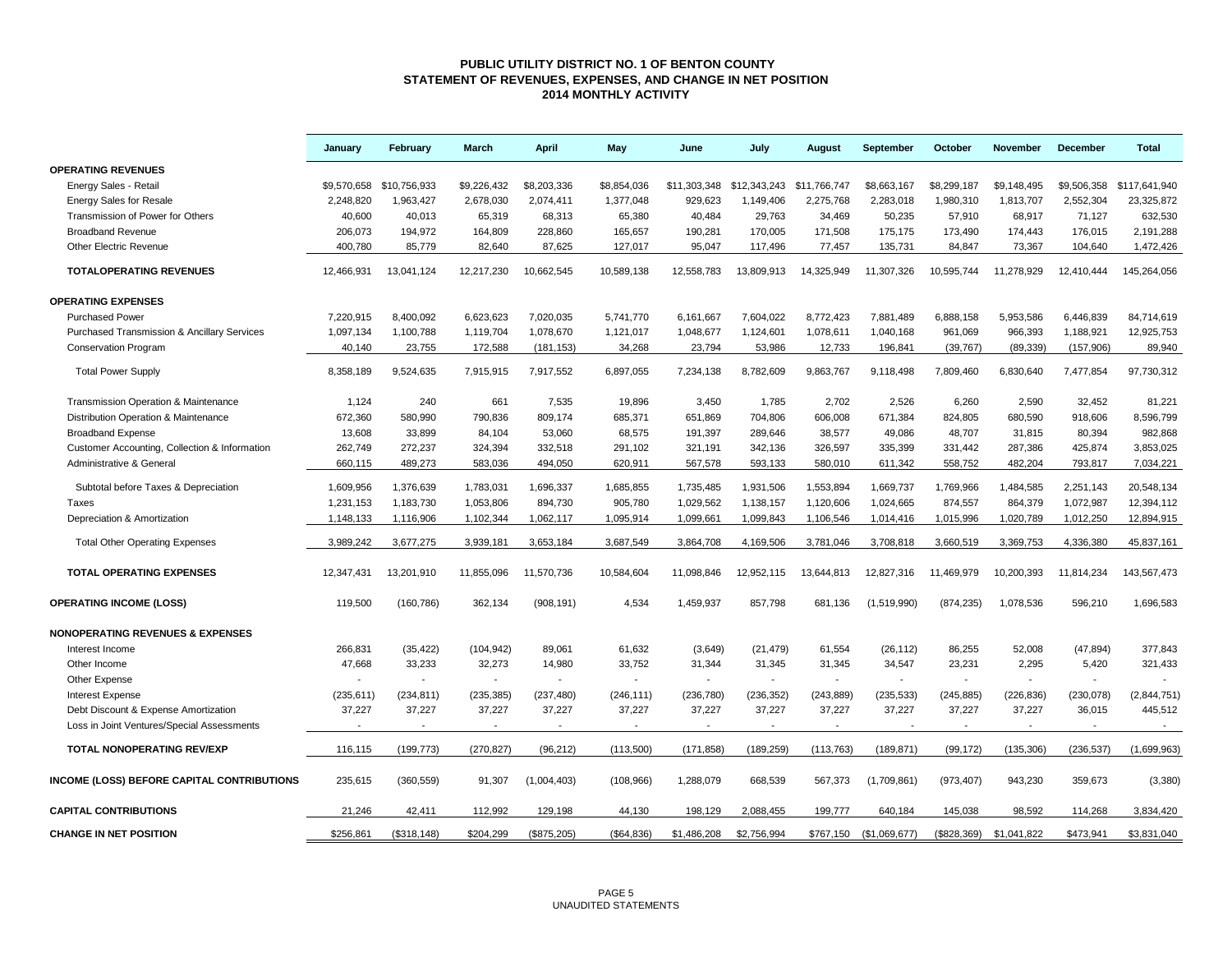## **PUBLIC UTILITY DISTRICT NO. 1 OF BENTON COUNTY COMPARATIVE STATEMENT OF NET POSITION ASSETS AND DEFERRED OUTFLOWS OF RESOURCES**

|                                                           |                 |                 | Increase/(Decrease) |         |  |
|-----------------------------------------------------------|-----------------|-----------------|---------------------|---------|--|
|                                                           | 12/31/2014      | 12/31/2013      | Amount              | Percent |  |
| <b>ASSETS</b>                                             |                 |                 |                     |         |  |
|                                                           |                 |                 |                     |         |  |
| <b>CURRENT ASSETS</b>                                     |                 |                 |                     |         |  |
| Cash & Cash Equivalents                                   |                 |                 |                     |         |  |
| Unrestricted Cash & Cash Equivalents                      | \$25,640,377    | \$18,540,994    | \$7,099,382         |         |  |
| Investments                                               | 12,306,903      | 18,099,405      | (5,792,502)         |         |  |
| Designated Rate Stabilization Fund                        | 7,500,000       | 7,500,000       |                     |         |  |
| Designated Debt Service Reserve Fund                      | 4,000,000       | 4,000,000       |                     |         |  |
| Designated BTOP Reserve Fund                              |                 | 348,813         | (348, 813)          |         |  |
| Accounts Receivable, net                                  | 8,359,141       | 9,517,342       | (1, 158, 202)       |         |  |
| <b>BPA Prepay Receivable</b>                              | 600,000         | 600,000         |                     |         |  |
| <b>Accrued Interest Receivable</b>                        | 77,857          | 55,842          | 22,016              |         |  |
| Wholesale Power Receivable                                | 1,856,484       | 1,507,885       | 348,599             |         |  |
| <b>Accrued Unbilled Revenue</b>                           | 3,800,000       | 4,700,000       | (900,000)           |         |  |
| <b>Inventory Materials &amp; Supplies</b>                 | 4,834,037       | 5,084,843       | (250, 807)          |         |  |
| Prepaid Expenses & Option Premiums                        | 312,454         | 350,795         | (38, 342)           |         |  |
| <b>Total Current Assets</b>                               | 69,287,252      | 70,305,920      | (1,018,668)         | $-1%$   |  |
| <b>NONCURRENT ASSETS</b>                                  |                 |                 |                     |         |  |
| <b>Restricted Bond Reserve Fund</b>                       | 140,017         | 140,017         |                     |         |  |
| <b>Other Receivables</b>                                  | 93,333          | 90,762          | 2,571               |         |  |
| <b>Preliminary Surveys</b>                                | 65,000          |                 | 65,000              |         |  |
| <b>BPA Prepay Receivable</b>                              | 7,650,000       | 8,250,000       | (600,000)           |         |  |
| Deferred Purchased Power Costs                            | 9,752,740       | 8,329,002       | 1,423,738           |         |  |
|                                                           | 17,701,090      | 16,809,782      | 1,491,309           | 5%      |  |
| <b>Utility Plant</b>                                      |                 |                 |                     |         |  |
|                                                           |                 |                 |                     |         |  |
| Land and Intangible Plant                                 | 3,383,838       | 3,353,346       | 30,491              |         |  |
| <b>Electric Plant in Service</b>                          | 286,896,183     | 274,831,348     | 12,064,835          |         |  |
| Construction Work in Progress                             | 1,502,261       | 2,958,673       | (1,456,412)         |         |  |
| <b>Accumulated Depreciation</b>                           | (169, 291, 281) | (158, 133, 615) | (11,157,666)        |         |  |
| <b>Net Utility Plant</b>                                  | 122,491,001     | 123,009,752     | (518, 751)          | 0%      |  |
| <b>Total Noncurrent Assets</b>                            | 140,192,091     | 139,819,534     | 372,557             | 0%      |  |
| <b>Total Assets</b>                                       | 209,479,343     | 210,125,454     | (646, 110)          | 0%      |  |
|                                                           |                 |                 |                     |         |  |
| DEFERRED OUTFLOWS OF RESOURCES                            |                 |                 |                     |         |  |
| Unamortized Loss on Defeased Debt                         | 136,260         | 190,111         | (53, 852)           |         |  |
| Accumulated Decrease in Fair Value of Hedging Derivatives | 1,198,882       | 1,111,575       | 87,307              |         |  |
| <b>Total Deferred Outflows of Resources</b>               | 1,335,142       | 1,301,686       | 33,456              |         |  |
|                                                           |                 |                 |                     |         |  |
| TOTAL ASSETS & DEFERRED OUTFLOWS OF RESOURCES             | \$210,814,485   | \$211,427,140   | (\$612,655)         | 0%      |  |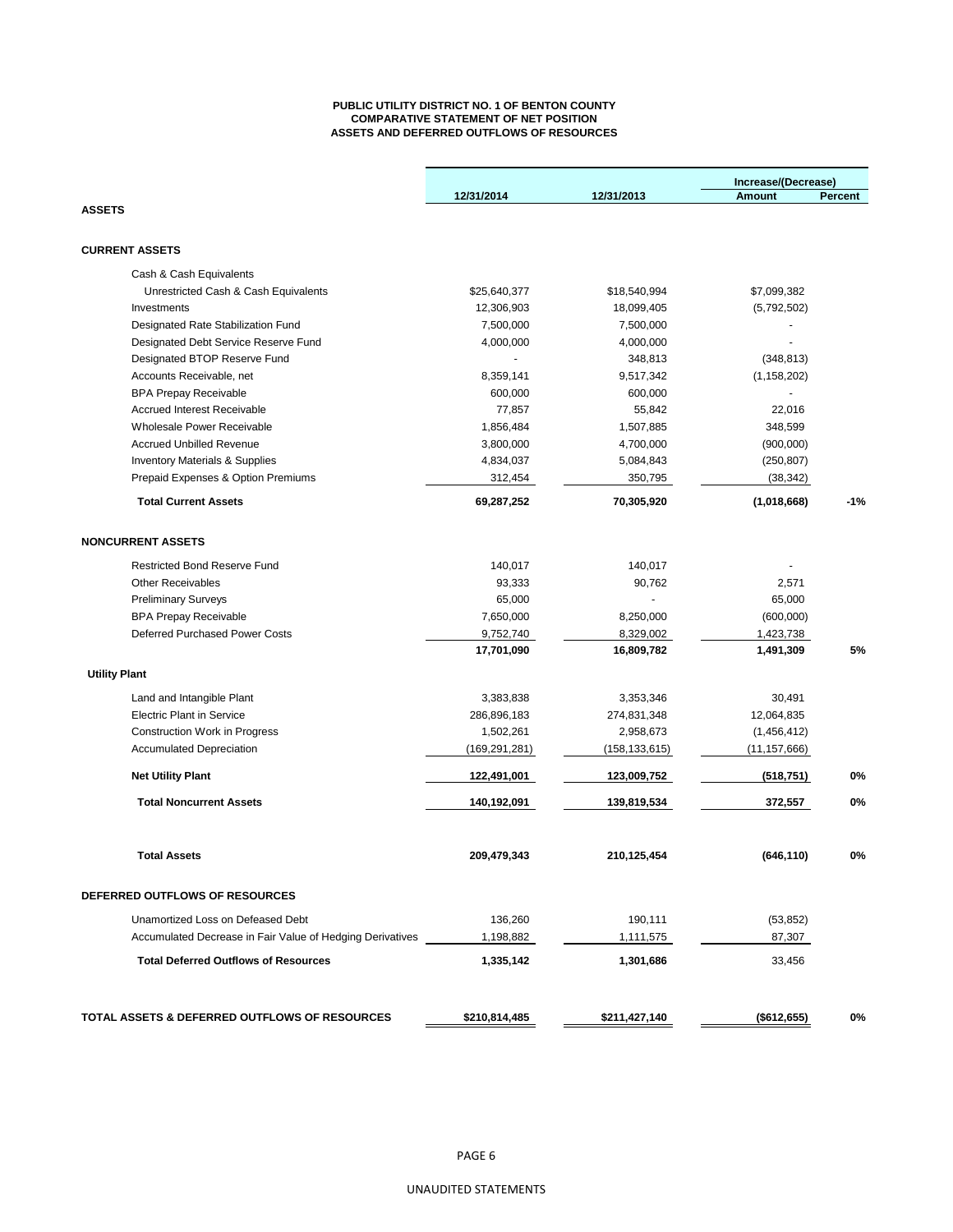## **PUBLIC UTILITY DISTRICT NO. 1 OF BENTON COUNTY COMPARATIVE STATEMENT OF NET POSITION LIABILITIES AND DEFERRED INFLOWS OF RESOURCES**

|                                                           |               |               | Increase/(Decrease) |         |  |
|-----------------------------------------------------------|---------------|---------------|---------------------|---------|--|
|                                                           | 12/31/2014    | 12/31/2013    | <b>Amount</b>       | Percent |  |
| <b>LIABILITIES</b>                                        |               |               |                     |         |  |
|                                                           |               |               |                     |         |  |
| <b>CURRENT LIABILITIES</b>                                |               |               |                     |         |  |
| <b>Warrants Outstanding</b>                               | \$307,635     | \$318,386     | (\$10,751)          |         |  |
| <b>Accounts Payable</b>                                   | 8,584,060     | 11,425,270    | (2,841,211)         |         |  |
| <b>Customer Deposits</b>                                  | 1,423,066     | 1,321,618     | 101,448             |         |  |
| <b>Accrued Taxes Payable</b>                              | 2,938,560     | 2,898,850     | 39,709              |         |  |
| Other Current & Accrued Liabilities                       | 1,378,229     | 1,281,866     | 96,363              |         |  |
| <b>Accrued Interest Payable</b>                           | 464,582       | 425,952       | 38,630              |         |  |
| Revenue Bonds, Current Portion                            | 3,150,000     | 3,035,000     | 115,000             |         |  |
| <b>Total Current Liabilities</b>                          | 18,246,131    | 20,706,942    | (2,460,811)         | $-12%$  |  |
| <b>NONCURRENT LIABILITIES</b>                             |               |               |                     |         |  |
|                                                           |               |               |                     |         |  |
| 2005 Bond Issue                                           | 715,000       | 1,900,000     | (1, 185, 000)       |         |  |
| 2010 Bond Issue                                           | 17,345,000    | 17,345,000    |                     |         |  |
| 2011 Bond Issue                                           | 32,390,000    | 34,355,000    | (1,965,000)         |         |  |
| Unamortized Premium & Discount                            | 3,572,728     | 4,072,098     | (499, 370)          |         |  |
| <b>Deferred Revenue</b>                                   | 333,622       | 587,720       | (254, 098)          |         |  |
| <b>BPA Prepay Incentive Credit</b>                        | 2,217,301     | 2,378,557     | (161, 256)          |         |  |
| <b>Other Liabilities</b>                                  | 3,002,355     | 2,922,657     | 79,698              |         |  |
| <b>Total Noncurrent Liabilities</b>                       | 59,576,006    | 63,561,032    | (3,985,026)         | -6%     |  |
| <b>Total Liabilities</b>                                  | 77,822,137    | 84,267,974    | (6, 445, 837)       | -8%     |  |
| DEFERRED INFLOWS OF RESOURCES                             |               |               |                     |         |  |
| Accumulated Increase in Fair Value of Hedging Derivatives | 2,281,273     | 279,135       | 2,002,138           |         |  |
| <b>Total Deferred Inflows of Resources</b>                | 2,281,273     | 279,135       | 2,002,138           | n/a     |  |
|                                                           |               |               |                     |         |  |
| <b>NET POSITION</b>                                       |               |               |                     |         |  |
| Net Investment in Capital Assets                          | 65,454,533    | 62,492,766    | 2,961,767           |         |  |
| <b>Restricted for Debt Service</b>                        | 140,017       | 140,017       |                     |         |  |
| Unrestricted                                              | 65,116,526    | 64,247,248    | 869,277             |         |  |
| <b>Total Net Position</b>                                 | 130,711,076   | 126,880,031   | 3,831,044           | 3%      |  |
| TOTAL NET POSITION, LIABILITIES AND                       |               |               |                     |         |  |
| DEFERRED INFLOWS OF RESOURCES                             | \$210,814,485 | \$211,427,140 | (\$612,655)         | 0%      |  |
|                                                           |               |               |                     |         |  |
| <b>CURRENT RATIO:</b>                                     | 3.80:1        | 3.40:1        |                     |         |  |
| (Current Assets / Current Liabilities)                    |               |               |                     |         |  |
| <b>WORKING CAPITAL:</b>                                   | \$51,041,121  | \$49,598,978  | \$1,442,143         | 3%      |  |
| (Current Assets less Current Liabilities)                 |               |               |                     |         |  |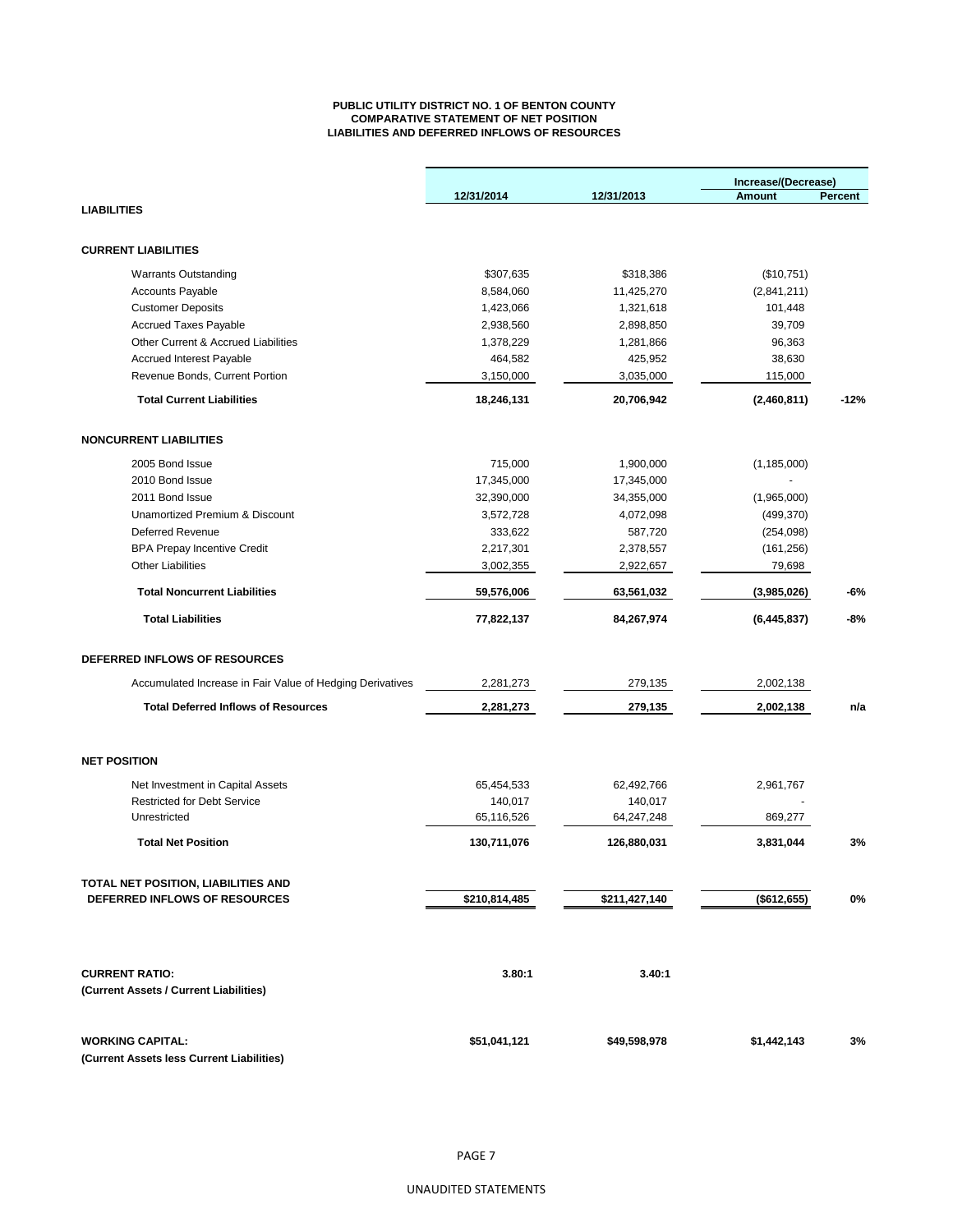#### **PUBLIC UTILITY DISTRICT NO. 1 OF BENTON COUNTY ENERGY STATISTICAL DATA CURRENT MONTH**

|                                                                              | 12/31/2014              |                         |             | 12/31/2013              |            |
|------------------------------------------------------------------------------|-------------------------|-------------------------|-------------|-------------------------|------------|
|                                                                              |                         | <b>AMENDED</b>          | <b>PCT</b>  |                         | <b>PCT</b> |
|                                                                              | <b>ACTUAL</b>           | <b>BUDGET</b>           | <b>VAR</b>  | <b>ACTUAL</b>           | <b>VAR</b> |
| <b>ENERGY SALES RETAIL - REVENUE</b>                                         |                         |                         |             |                         |            |
| Residential                                                                  | \$5,654,748             | \$5,934,640             | $-5%$       | \$6,404,043             | $-12%$     |
| <b>Small General Service</b>                                                 | 723,784                 | 753,615                 | $-4%$       | 757,971                 | $-5%$      |
| <b>Medium General Service</b>                                                | 1,068,436               | 1,070,542               | 0%          | 1,088,067               | $-2%$      |
| Large General Service<br>Large Industrial                                    | 1,154,560<br>389,148    | 1,156,654<br>325,479    | 0%<br>20%   | 1,102,871               | 5%<br>28%  |
| Small Irrigation                                                             |                         | 1,159                   | n/a         | 303,251<br>2            | n/a        |
| Large Irrigation                                                             | 15,941                  | 51,844                  | $-69%$      | (94, 867)               | $-117%$    |
| <b>Street Lights</b>                                                         | 17,150                  | 17,750                  | $-3%$       | 17,548                  | $-2%$      |
| <b>Security Lights</b>                                                       | 20,080                  | 21,666                  | $-7%$       | 20,800                  | $-3%$      |
| <b>Unmetered Accounts</b>                                                    | 14,090                  | 14,672                  | $-4%$       | 13,996                  | 1%         |
| <b>Billed Revenues Before Taxes</b>                                          | \$9,057,938             | \$9,348,021             | -3%         | \$9,613,682             | -6%        |
| <b>City Occupation Taxes</b>                                                 | 522,782                 | 571,101                 | $-8%$       | 556,780                 | $-6%$      |
| Bad Debt Expense (reduced from 0.25% to 0.2% of retail sales in August 2013) | 25,638                  | (21, 217)               | -221%       | (21,000)                | $-222%$    |
| <b>Unbilled Revenue</b>                                                      | (100,000)               | (100,000)               | 0%          | 1,200,000               | $-108%$    |
| <b>TOTAL SALES - REVENUE</b>                                                 | $\overline{59,506,358}$ | $\overline{59,797,905}$ | -3%         | $\overline{11,349,462}$ | $-16%$     |
|                                                                              |                         |                         |             |                         |            |
| <b>ENERGY SALES RETAIL - kWh</b>                                             |                         |                         |             |                         |            |
| Residential                                                                  | 76,441,442              | 80,421,697              | $-5%$       | 87,502,483              | $-13%$     |
| <b>Small General Service</b>                                                 | 10,725,578              | 11,181,439              | -4%         | 11,245,947              | $-5%$      |
| <b>Medium General Service</b>                                                | 15,501,055              | 15,820,137              | $-2%$       | 15,803,535              | $-2%$      |
| Large General Service                                                        | 18,573,000              | 18,510,133              | 0%          | 17,683,240              | 5%         |
| Large Industrial                                                             | 5,922,215               | 6,864,836               | $-14%$      | 6,405,925               | $-8%$      |
| Small Irrigation                                                             |                         | 11,881                  | n/a         | 30                      | n/a        |
| Large Irrigation                                                             | 258,931                 | 606,244                 | $-57%$      | (2, 131, 722)           | $-112%$    |
| <b>Street Lights</b>                                                         | 225,586                 | 218,269                 | 3%          | 229,425                 | $-2%$      |
| <b>Security Lights</b>                                                       | 114,430                 | 105,687                 | 8%          | 103,678                 | 10%        |
| <b>Unmetered Accounts</b>                                                    | 249,106                 | 248,685                 | 0%          | 247,686                 | 1%         |
| <b>TOTAL kWh BILLED</b>                                                      | 128,011,343             | 133,989,008             | -4%         | 137,090,227             | -7%        |
|                                                                              |                         |                         |             |                         |            |
| <b>NET POWER COST</b>                                                        |                         |                         |             |                         |            |
| <b>BPA Power Costs</b>                                                       |                         |                         |             |                         |            |
| Slice                                                                        | \$2,239,012             | \$2,577,612             | $-13%$      | \$2,183,750             | 3%         |
| <b>Block</b>                                                                 | 1,888,361               | 1,864,756               | 1%          | 1,791,850               | 5%         |
| Subtotal                                                                     | 4,127,373               | 4,442,368               | $-7%$       | 3,975,600               | 4%         |
| <b>Other Power Purchases</b>                                                 | 1,220,209               | 360,195                 | 239%        | 1,451,025               | $-16%$     |
| Frederickson                                                                 | 1,099,256               | 2,116,134               | $-48%$      | 2,174,453               | $-49%$     |
| Transmission                                                                 | 748,543                 | 738,457                 | 1%          | 738,569                 | 1%<br>117% |
| Ancillary                                                                    | 440,377                 | 327,885                 | 34%<br>736% | 203,034                 | $-341%$    |
| <b>Conservation Program</b><br><b>Gross Power Costs</b>                      | (157, 906)<br>7,477,853 | (18, 899)<br>7,966,140  | $-6%$       | 65,494<br>8,608,176     | $-13%$     |
| Less Sales for Resale-Energy                                                 | (2,470,749)             | (2,709,780)             | -9%         | (1,901,799)             | 30%        |
| Less Sales for Resale-Gas                                                    | (81, 554)               |                         | n/a         | (149, 839)              | $-46%$     |
| Less Transmission of Power for Others                                        | (71, 127)               | (41, 667)               | 71%         | (94, 288)               | $-25%$     |
| <b>NET POWER COSTS</b>                                                       | \$4,854,423             | \$5,214,693             | -7%         | \$6,462,250             | $-25%$     |
|                                                                              |                         |                         |             |                         |            |
| <b>NET POWER - kWh</b>                                                       |                         |                         |             |                         |            |
| <b>BPA Power Costs</b>                                                       |                         |                         |             |                         |            |
| Slice                                                                        | 102,592,000             | 99,462,133              | 3%          | 81,010,000              | 27%        |
| <b>Block</b>                                                                 | 75,243,000              | 74,596,014              | 1%          | 72,832,000              | 3%         |
| Subtotal                                                                     | 177,835,000             | 174,058,147             | 2%          | 153,842,000             | 16%        |
| <b>Other Power Purchases</b>                                                 | 29,202,731              | 5,382,410               | 443%        | 14,928,414              | 96%        |
| Frederickson                                                                 | 5,150,000               | 37,200,000              | -86%        | 35,317,000              | -85%       |
| Gross Power kWh                                                              | 212, 187, 731           | 216,640,557             | $-2%$       | 204,087,414             | 4%         |
| Less Sales for Resale                                                        | (72, 978, 000)          | (60, 712, 832)          | 20%         | (37,892,000)            | 93%        |
| Less Transmission Losses/Imbalance                                           | (2,349,000)             | (3, 166, 398)           | $-26%$      | (2,822,000)             | $-17%$     |
| <b>NET POWER - kWh</b>                                                       | 136,860,731             | 152,761,327             | $-10%$      | 163,373,414             | $-16%$     |
|                                                                              |                         |                         |             |                         |            |
| <b>COST PER MWh: (dollars)</b>                                               |                         |                         |             |                         |            |
| Gross Power Cost (average)                                                   | \$35.24                 | \$36.77                 | -4%         | \$42.18                 | $-16%$     |
| Net Power Cost                                                               | \$35.47                 | \$34.14                 | 4%          | \$39.56                 | $-10%$     |
| <b>BPA Power Cost</b>                                                        | \$23.21                 | \$25.52                 | $-9%$       | \$25.84                 | $-10%$     |
| Sales for Resale                                                             | \$33.86                 | \$52.06                 | $-35%$      | \$50.19                 | $-33%$     |
|                                                                              |                         |                         |             |                         |            |
| <b>ACTIVE SERVICE AGREEMENTS:</b>                                            |                         |                         |             |                         |            |
| Residential<br><b>Small General Service</b>                                  | 42,039                  |                         |             | 41,561                  | 1%         |
| <b>Medium General Service</b>                                                | 4,784<br>758            |                         |             | 4,709<br>750            | 2%<br>1%   |
| <b>Large General Service</b>                                                 | 151                     |                         |             | 146                     | 3%         |
| Large Industrial                                                             | 3                       |                         |             | 3                       | 0%         |
| Small Irrigation                                                             | 559                     |                         |             | 563                     | $-1%$      |
| Large Irrigation                                                             | 229                     |                         |             | 218                     | 5%         |
| <b>Street Lights</b>                                                         | 9                       |                         |             | 9                       | 0%         |
| <b>Security Lights</b>                                                       | 1,489                   |                         |             | 1,500                   | $-1%$      |
| <b>Unmetered Accounts</b>                                                    | 361                     |                         |             | 357                     | 1%         |
| <b>TOTAL</b>                                                                 | 50,382                  |                         |             | 49,816                  | 1%         |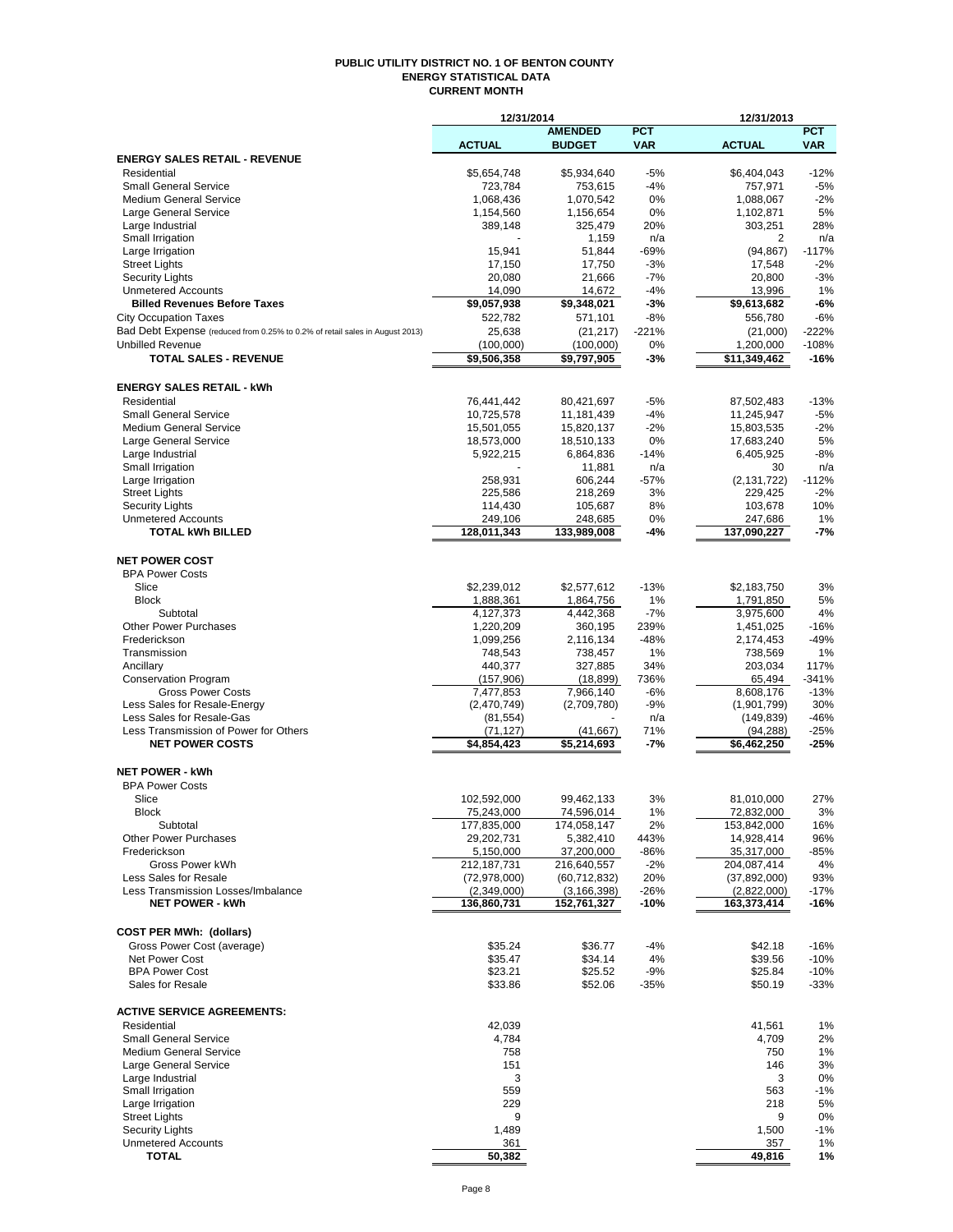#### **PUBLIC UTILITY DISTRICT NO. 1 OF BENTON COUNTY ENERGY STATISTICAL DATA YEAR TO DATE**

|                                                                              | 12/31/2014                       |                                  |             | 12/31/2013                       |                |
|------------------------------------------------------------------------------|----------------------------------|----------------------------------|-------------|----------------------------------|----------------|
|                                                                              |                                  | <b>AMENDED</b>                   | <b>PCT</b>  |                                  | <b>PCT</b>     |
|                                                                              | <b>ACTUAL</b>                    | <b>BUDGET</b>                    | <b>VAR</b>  | <b>ACTUAL</b>                    | <b>VAR</b>     |
| <b>ENERGY SALES RETAIL - REVENUE</b>                                         |                                  |                                  |             |                                  |                |
| Residential<br><b>Small General Service</b>                                  | \$52,862,405<br>8,408,327        | \$53,107,213<br>8,391,702        | 0%<br>0%    | \$52,923,971<br>8,316,982        | 0%<br>1%       |
| <b>Medium General Service</b>                                                | 11,940,226                       | 11,929,266                       | 0%          | 11,602,558                       | 3%             |
| Large General Service                                                        | 13,480,048                       | 13,226,162                       | 2%          | 13,040,009                       | 3%             |
| Large Industrial                                                             | 3.249.877                        | 3,200,801                        | 2%          | 3,175,828                        | 2%             |
| Small Irrigation                                                             | 1,016,511                        | 1,006,545                        | 1%          | 909,470                          | 12%            |
| Large Irrigation                                                             | 21,777,024                       | 21,107,167                       | 3%          | 18,720,647                       | 16%            |
| <b>Street Lights</b>                                                         | 208,649                          | 209,728                          | $-1%$       | 209,833                          | $-1%$          |
| <b>Security Lights</b>                                                       | 239,367                          | 250,004                          | -4%         | 244,720                          | $-2%$          |
| <b>Unmetered Accounts</b><br><b>Billed Revenues Before Taxes</b>             | 168,417<br>\$113,350,853         | 171,893<br>\$112,600,481         | $-2%$<br>1% | 167,374<br>\$109,311,391         | 1%<br>4%       |
| <b>City Occupation Taxes</b>                                                 | 5,389,449                        | 5,529,000                        | $-3%$       | 5,334,387                        | 1%             |
| Bad Debt Expense (reduced from 0.25% to 0.2% of retail sales in August 2013) | (198, 362)                       | (250,000)                        | $-21%$      | (269,000)                        | $-26%$         |
| <b>Unbilled Revenue</b>                                                      | (900,000)                        | (900,000)                        | 0%          | 703,000                          | $-228%$        |
| <b>TOTAL SALES - REVENUE</b>                                                 | \$117,641,940                    | \$116,979,481                    | 1%          | \$115,079,778                    | 2%             |
|                                                                              |                                  |                                  |             |                                  |                |
| <b>ENERGY SALES RETAIL - kWh</b>                                             |                                  |                                  |             |                                  |                |
| Residential                                                                  | 696,803,831                      | 699,873,877                      | 0%          | 697,886,615                      | 0%             |
| <b>Small General Service</b>                                                 | 124,284,840                      | 123.835.287                      | 0%          | 122,927,720                      | 1%             |
| <b>Medium General Service</b>                                                | 182,043,802                      | 182,064,040                      | 0%          | 177,249,994                      | 3%             |
| Large General Service                                                        | 226,679,300                      | 220,073,088                      | 3%          | 219,315,470                      | 3%             |
| Large Industrial                                                             | 71,869,485                       | 70,623,337                       | 2%          | 69,802,779                       | 3%             |
| Small Irrigation                                                             | 17,208,870                       | 16,957,519                       | 1%          | 15,211,283                       | 13%            |
| Large Irrigation                                                             | 455,434,566                      | 443,990,643                      | 3%          | 387,408,088                      | 18%            |
| <b>Street Lights</b>                                                         | 2,720,505                        | 2,721,872                        | 0%          | 2,750,822                        | $-1%$          |
| <b>Security Lights</b>                                                       | 1,296,696                        | 1,253,903                        | 3%          | 1,257,425                        | 3%             |
| <b>Unmetered Accounts</b>                                                    | 2,980,502                        | 2,976,821                        | 0%          | 2,963,554                        | 1%             |
| <b>TOTAL kWh BILLED</b>                                                      | 1,781,322,397                    | 1,764,370,387                    | 1%          | 1,696,773,750                    | 5%             |
| <b>NET POWER COST</b>                                                        |                                  |                                  |             |                                  |                |
| <b>BPA Power Costs</b>                                                       |                                  |                                  |             |                                  |                |
| Slice                                                                        | \$30,193,081                     | \$31,646,927                     | $-5%$       | \$30,560,843                     | $-1%$          |
| <b>Block</b>                                                                 | 22,940,789                       | 22,636,854                       | 1%          | 20,182,794                       | 14%            |
| Subtotal                                                                     | 53,133,870                       | 54,283,781                       | $-2%$       | 50,743,637                       | 5%             |
| <b>Other Power Purchases</b>                                                 | 17,934,221                       | 10,461,348                       | 71%         | 13,905,387                       | 29%            |
| Frederickson                                                                 | 13,646,526                       | 18,517,596                       | $-26%$      | 13,228,713                       | 3%             |
| Transmission                                                                 | 8,906,386                        | 8,905,724                        | 0%          | 7,992,211                        | 11%            |
| Ancillary                                                                    | 4,019,366                        | 3,996,724                        | 1%          | 3,685,592                        | 9%             |
| <b>Conservation Program</b>                                                  | 89,940                           | (1)                              | n/a         | 1,315,642                        | -93%           |
| <b>Gross Power Costs</b>                                                     | 97,730,310                       | 96, 165, 173                     | 2%          | 90,871,182                       | 8%             |
| Less Sales for Resale-Energy<br>Less Sales for Resale-Gas                    | (22, 474, 813)                   | (22, 219, 247)                   | $1\%$       | (17, 967, 759)                   | 25%            |
| Less Transmission of Power for Others                                        | (851,059)<br>(632, 528)          | (554, 802)                       | n/a<br>14%  | (264, 381)<br>(776, 957)         | 222%<br>$-19%$ |
| <b>NET POWER COSTS</b>                                                       | \$73,771,911                     | \$73,391,124                     | 1%          | \$71,862,085                     | 3%             |
|                                                                              |                                  |                                  |             |                                  |                |
| <b>NET POWER - kWh</b>                                                       |                                  |                                  |             |                                  |                |
| <b>BPA Power Costs</b>                                                       |                                  |                                  |             |                                  |                |
| Slice                                                                        | 1,099,407,000                    | 1,107,728,203                    | $-1%$       | 1.033.969.000                    | 6%             |
| <b>Block</b>                                                                 | 905,556,000                      | 903,838,683                      | 0%          | 860,909,000                      | 5%             |
| Subtotal                                                                     | 2,004,963,000                    | 2,011,566,886                    | 0%          | 1,894,878,000                    | 6%             |
| <b>Other Power Purchases</b>                                                 | 436,129,590                      | 241,764,519                      | 80%         | 329,470,432                      | 32%            |
| Frederickson<br><b>Gross Power kWh</b>                                       | 137,977,000                      | 224,710,000                      | $-39%$      | 166,256,000                      | $-17%$         |
| Less Sales for Resale                                                        | 2,579,069,590<br>(717, 847, 000) | 2,478,041,405<br>(617, 737, 922) | 4%<br>16%   | 2,390,604,432<br>(580, 417, 000) | 8%<br>24%      |
| Less Transmission Losses/Imbalance                                           | (32,738,000)                     | (33, 471, 422)                   | -2%         | (34, 260, 000)                   | -4%            |
| <b>NET POWER - kWh</b>                                                       | 1,828,484,590                    | 1,826,832,061                    | 0%          | 1,775,927,432                    | 3%             |
|                                                                              |                                  |                                  |             |                                  |                |
| <b>COST PER MWh: (dollars)</b>                                               |                                  |                                  |             |                                  |                |
| Gross Power Cost (average)                                                   | \$37.89                          | \$38.81                          | $-2%$       | \$38.01                          | 0%             |
| <b>Net Power Cost</b>                                                        | \$40.35                          | \$40.17                          | 0%          | \$40.46                          | 0%             |
| <b>BPA Power Cost</b>                                                        | \$26.50                          | \$26.99                          | $-2%$       | \$26.78                          | $-1%$          |
| Sales for Resale                                                             | \$31.31                          | \$36.53                          | $-14%$      | \$30.96                          | 1%             |
|                                                                              |                                  |                                  |             |                                  |                |
| <b>AVERAGE ACTIVE SERVICE AGREEMENTS:</b>                                    |                                  |                                  |             |                                  |                |
| Residential                                                                  | 41,758                           |                                  |             | 41,322                           | 1%             |
| <b>Small General Service</b>                                                 | 4,741                            |                                  |             | 4,682                            | 1%             |
| <b>Medium General Service</b>                                                | 754                              |                                  |             | 746                              | 1%             |
| Large General Service<br>Large Industrial                                    | 148<br>3                         |                                  |             | 144<br>3                         | 3%             |
| Small Irrigation                                                             | 563                              |                                  |             | 564                              | 0%<br>0%       |
| Large Irrigation                                                             | 225                              |                                  |             | 208                              | 8%             |
| <b>Street Lights</b>                                                         | 9                                |                                  |             | 9                                | 0%             |
| <b>Security Lights</b>                                                       | 1,493                            |                                  |             | 1,488                            | 0%             |
| <b>Unmetered Accounts</b>                                                    | 359                              |                                  |             | 355                              | 1%             |
| <b>TOTAL</b>                                                                 | 50,052                           |                                  |             | 49,521                           | 1%             |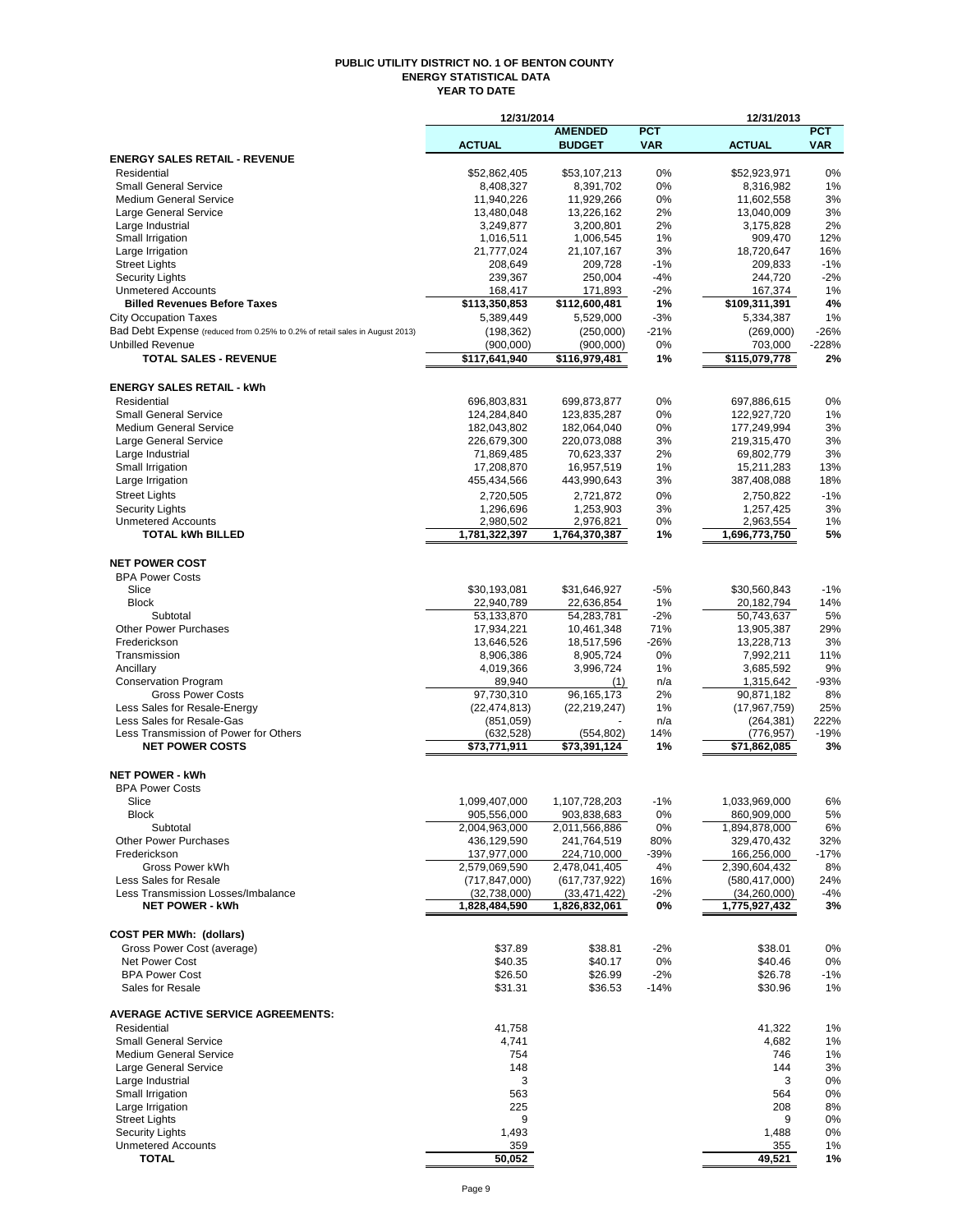#### **PUBLIC UTILITY DISTRICT NO. 1 OF BENTON COUNTY KWH SALES MONTHLY ACTIVITY**

|                               | January                  | February                 | March                    | April                    | May                      | June                     | July                      | August                   | September                | October                  | November                 | December                 | Total                      |
|-------------------------------|--------------------------|--------------------------|--------------------------|--------------------------|--------------------------|--------------------------|---------------------------|--------------------------|--------------------------|--------------------------|--------------------------|--------------------------|----------------------------|
| <b>Residential</b>            |                          |                          |                          |                          |                          |                          |                           |                          |                          |                          |                          |                          |                            |
| 2010                          | 90,401,297               | 62,193,032               | 53,340,924               | 52,167,129               | 41,358,640               | 36,991,324               | 46,276,194                | 56,798,929               | 45,223,487               | 39,318,660               | 47,167,407               | 83,538,257               | 654,775,280                |
| 2011                          | 87,928,561               | 74,994,510               | 66,362,298               | 56,496,440               | 44,658,070               | 38,780,815               | 45,214,732                | 49,562,439               | 53,301,689               | 40,235,412               | 51,381,140               | 79,037,233               | 687,953,339                |
| 2012                          | 88,212,383               | 80,652,978               | 57,019,446               | 49,435,721               | 40,022,618               | 41,521,205               | 46,830,893                | 57,987,360               | 50,232,442               | 36,528,055               | 52,822,005               | 66,753,204               | 668,018,310                |
| 2013                          | 85,933,904               | 77,488,047               | 56,513,417               | 48,071,841               | 41,520,865               | 42,301,535               | 51,932,912                | 59,463,795               | 53,272,213               | 41,006,176               | 52,879,427               | 87,502,483               | 697,886,615                |
| 2014                          | 90,995,045               | 86,856,866               | 61,276,449               | 46,126,349               | 38,751,097               | 43,347,010               | 51,878,664                | 62,101,272               | 49,381,509               | 38,520,801               | 51,127,327               | 76,441,442               | 696,803,831                |
| <b>Small General Service</b>  |                          |                          |                          |                          |                          |                          |                           |                          |                          |                          |                          |                          |                            |
| 2010                          | 11,298,796               | 9,359,091                | 8,325,664                | 8,910,446                | 8,119,117                | 9,131,977                | 9,264,244                 | 11,772,305               | 9,928,289                | 8,493,299                | 7,952,158                | 10,927,613               | 113,482,999                |
| 2011                          | 11,059,833               | 10,192,630               | 9,181,231                | 9,382,413                | 9,157,991                | 9,277,162                | 10,078,685                | 10,533,804               | 10,921,485               | 9,047,075                | 8,522,751                | 10,983,138               | 118,338,198                |
| 2012                          | 11,620,253               | 11,081,244               | 8,731,569                | 8,613,151                | 9,186,607                | 9,378,977                | 10,247,220                | 11,671,124               | 11,202,911               | 8,464,869                | 9,293,606                | 9,929,524                | 119,421,055                |
| 2013                          | 11,394,724               | 10,700,711               | 8,862,866                | 8,958,701                | 9,285,161                | 9,833,210                | 10,896,923                | 12,097,199               | 11,379,590               | 8,965,721                | 9,306,967                | 11,245,947               | 122,927,720                |
| 2014                          | 12,002,884               | 11,773,687               | 9,247,968                | 8,838,271                | 8,960,528                | 10,069,805               | 10,898,332                | 12,390,218               | 11,106,946               | 9,214,420                | 9,056,203                | 10,725,578               | 124,284,840                |
| <b>Medium General Service</b> |                          |                          |                          |                          |                          |                          |                           |                          |                          |                          |                          |                          |                            |
| 2010                          | 14,902,921               | 13,314,190               | 12,537,015               | 13,120,661               | 12,944,989               | 14,180,341               | 14,246,821                | 16,794,209               | 14,755,524               | 14,240,649               | 13,708,861               | 16,121,462               | 170,867,643                |
| 2011                          | 15,884,076               | 14,063,566               | 13,241,633               | 14,443,388               | 14,171,832               | 13,508,596               | 14,835,014                | 15,898,300               | 16,378,392               | 13,612,489               | 12,898,272               | 16,527,877               | 175,463,435                |
| 2012                          | 15,995,754               | 14,843,947               | 12,863,785               | 13,464,357               | 13,553,914               | 14,103,136               | 14,973,817                | 16,437,847               | 16,513,370               | 14,079,820               | 14,709,116               | 14,459,816               | 175,998,679                |
| 2013                          | 15,375,716               | 14,629,522               | 12,714,807               | 13,158,263               | 13,461,961               | 14,198,240               | 15,233,651                | 16,943,765               | 16,157,388               | 14,583,038               | 14,990,108               | 15,803,535               | 177,249,994                |
| 2014                          | 16,255,765               | 16,174,267               | 13,320,761               | 13,438,288               | 13,403,247               | 14,808,800               | 15,526,971                | 17,145,841               | 15,985,439               | 15,533,136               | 14,950,232               | 15,501,055               | 182,043,802                |
| <b>Large General Service</b>  |                          |                          |                          |                          |                          |                          |                           |                          |                          |                          |                          |                          |                            |
| 2010                          | 19,010,500               | 17,541,520               | 16,854,980               | 18,160,760               | 16,381,580               | 17,513,200               | 17,387,620                | 20,804,880               | 19,173,218               | 20,426,577               | 16,918,637               | 18,512,888               | 218,686,360                |
| 2011                          | 16,667,038               | 16,211,666               | 15,328,400               | 17,016,972               | 16,378,040               | 16,603,740               | 17,087,020                | 17,842,100               | 20,127,280               | 18,812,860               | 16,068,160               | 21,525,480               | 209,668,756                |
| 2012<br>2013                  | 17,752,480<br>18,363,206 | 17,246,280<br>16,370,904 | 15,614,938<br>16,064,720 | 17,276,652<br>17,280,008 | 17,948,285<br>17,300,043 | 17,269,044<br>17,480,703 | 17,262,035<br>18,704,243  | 20,169,040<br>20,956,543 | 19,875,000<br>20,230,220 | 19,266,300<br>19,362,880 | 20,172,401               | 17,524,790<br>17,683,240 | 217,377,245<br>219,315,470 |
| 2014                          | 18,043,140               | 18,004,500               | 16,529,440               | 16,641,080               | 17,175,060               | 18,408,820               | 19,689,940                | 21,264,420               | 21,006,340               | 21,502,220               | 19,518,760<br>19,841,340 | 18,573,000               | 226,679,300                |
| Large Industrial              |                          |                          |                          |                          |                          |                          |                           |                          |                          |                          |                          |                          |                            |
| 2010                          | 6,226,555                | 2,227,330                | 5,627,800                | 5,390,705                | 4,714,640                | 4,859,035                | 5,872,735                 | 6,107,230                | 3,465,780                | 1,323,980                | 3,398,080                | 6,150,790                | 55,364,660                 |
| 2011                          | 6,299,710                | 4,802,485                | 6,254,835                | 4,856,705                | 6,011,530                | 5,928,790                | 6,292,475                 | 6,387,425                | 5,827,005                | 3,302,090                | 2,967,790                | 6,479,970                | 65,410,810                 |
| 2012                          | 6,484,220                | 5,701,260                | 6,243,370                | 6,036,840                | 5,596,185                | 5,463,635                | 5,815,140                 | 6,333,690                | 4,362,805                | 6,313,930                | 6,307,555                | 5,916,535                | 70,575,165                 |
| 2013                          | 6,303,530                | 5,690,550                | 5,970,720                | 6,363,470                | 6,331,645                | 6,273,940                | 6,074,935                 | 6,052,520                | 3,037,994                | 6,374,590                | 4,922,960                | 6,405,925                | 69,802,779                 |
| 2014                          | 6,203,055                | 5,695,020                | 6,141,110                | 5,917,690                | 6,227,320                | 6,005,800                | 6,111,425                 | 6,258,875                | 5,080,145                | 6,181,005                | 6,125,825                | 5,922,215                | 71,869,485                 |
| <b>Small Irrigation</b>       |                          |                          |                          |                          |                          |                          |                           |                          |                          |                          |                          |                          |                            |
| 2010                          | 3,396                    | 2,521                    | 483,824                  | 1,399,009                | 1,838,477                | 1,849,940                | 2,883,755                 | 2,863,673                | 2,013,784                | 1,060,170                | 19,954                   | 27,645                   | 14,446,148                 |
| 2011                          | 3,723                    | 2,907                    | 337,065                  | 903,922                  | 1,753,860                | 2,125,131                | 2,842,380                 | 3,157,391                | 2,260,605                | 1,098,718                | 113,937                  | 6,895                    | 14,606,534                 |
| 2012                          | 98                       | 8                        | 300,470                  | 947,657                  | 2,146,900                | 2,179,098                | 3,052,837                 | 3,270,042                | 2,207,181                | 1,058,286                | 2,284                    | $\overline{7}$           | 15,164,868                 |
| 2013                          | 101                      |                          | 480,748                  | 1,347,003                | 2,288,143                | 2,390,103                | 3,152,789                 | 2,941,397                | 1,826,383                | 742,890                  | 41,696                   | 30                       | 15,211,283                 |
| 2014                          |                          |                          | 566,022                  | 1,370,794                | 2,487,573                | 2,926,545                | 3,475,842                 | 2,988,591                | 2,248,398                | 1,145,157                | (52)                     |                          | 17,208,870                 |
| Large Irrigation              |                          |                          |                          |                          |                          |                          |                           |                          |                          |                          |                          |                          |                            |
| 2010                          | 251,961                  | 245,201                  | 14,015,664               | 30,160,039               | 44,624,155               | 62,095,079               | 92,003,942                | 70,557,508               | 25,081,761               | 13,694,765               | 3,529,354                | 615,864                  | 356,875,293                |
| 2011                          | 58,069                   | 431,210                  | 4,512,419                | 21,126,273               | 36,909,547               | 72,058,616               | 86,862,127                | 84,616,557               | 40,855,201               | 14,327,819               | 5,400,066                | 234,854                  | 367,392,758                |
| 2012                          | 527,285                  | 661,067                  | 6,815,749                | 22,601,004               | 63,674,660               | 58,919,819               | 83,415,022                | 75,956,400               | 37,124,484               | 18,674,352               | 1,931,662                | 271,944                  | 370,573,448                |
| 2013<br>2014                  | 259,061<br>247,328       | 415,476<br>266,769       | 10,346,643<br>11,959,400 | 24,726,514<br>40,053,677 | 62,939,428<br>68,929,139 | 75,510,554<br>94,789,557 | 97,242,342<br>102,773,871 | 66,591,892<br>67,085,339 | 27,504,705<br>38,117,908 | 18,933,975<br>27,773,132 | 5,069,220<br>3,179,515   | (2, 131, 722)<br>258,931 | 387,408,088<br>455,434,566 |
|                               |                          |                          |                          |                          |                          |                          |                           |                          |                          |                          |                          |                          |                            |
| <b>Street Lights</b><br>2010  | 359,359                  | 359,449                  | 360,313                  | 361,789                  | 361,879                  | 362,059                  | 362,059                   | 362,131                  | 362,059                  | 362,419                  | 362,383                  | 363,535                  | 4,339,434                  |
| 2011                          | 447,437                  | 447,617                  | 447,617                  | 447,905                  | 447,905                  | 471,089                  | 471,071                   | 469,991                  | 469,991                  | 470,063                  | 470,675                  | 470,680                  | 5,532,041                  |
| 2012                          | 432,872                  | 432,872                  | 398,337                  | 356,249                  | 346,935                  | 339,628                  | 339,628                   | 327,569                  | 309,982                  | 300,873                  | 285,170                  | 266,257                  | 4,136,372                  |
| 2013                          | 229,267                  | 229,267                  | 229,161                  | 229,161                  | 229,161                  | 229,161                  | 229,161                   | 229,209                  | 229,209                  | 229,245                  | 229,395                  | 229,425                  | 2,750,822                  |
| 2014                          | 229,425                  | 229,425                  | 229,515                  | 229,515                  | 225,070                  | 224,939                  | 225,064                   | 225,640                  | 225,514                  | 225,514                  | 225,298                  | 225,586                  | 2,720,505                  |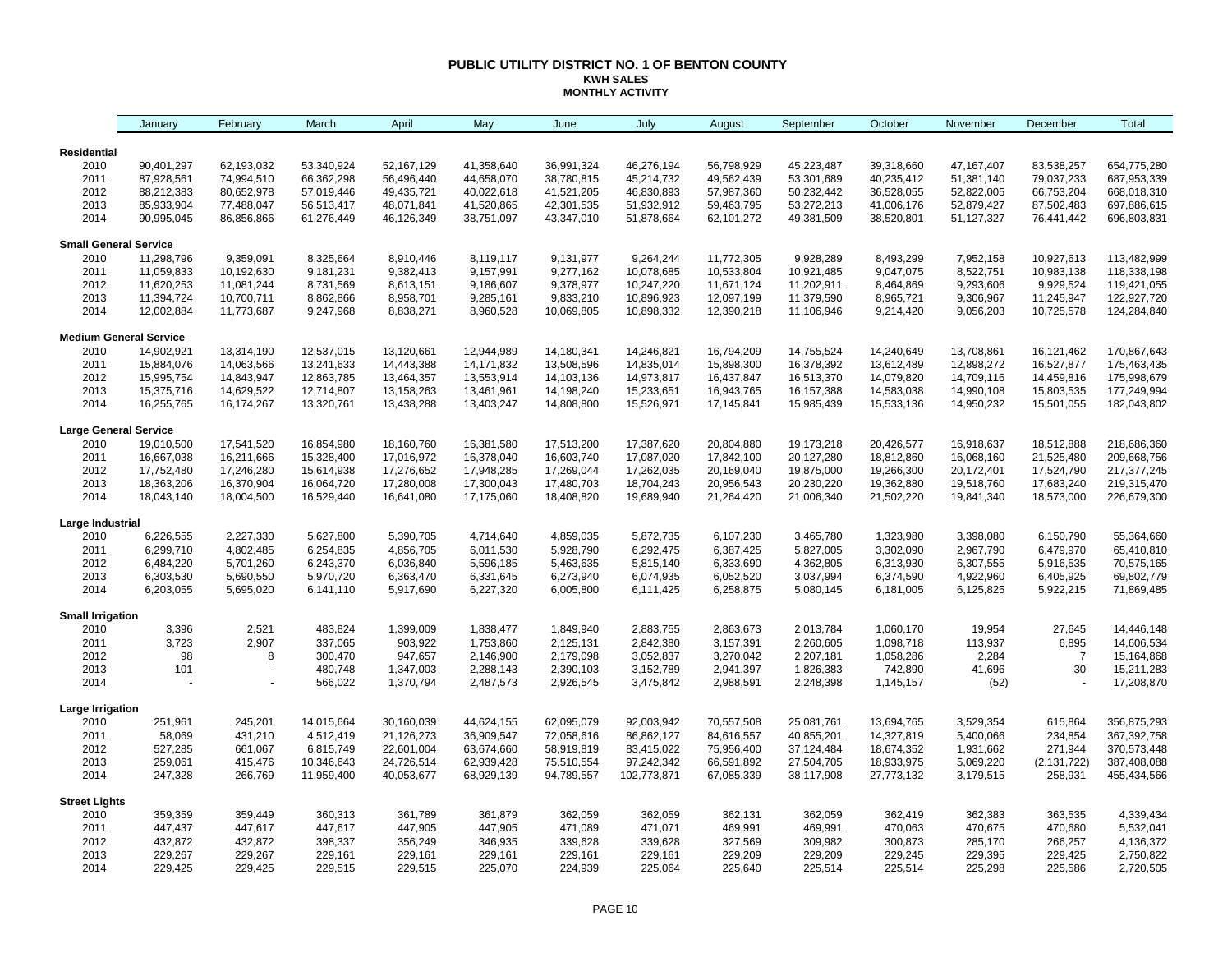#### **PUBLIC UTILITY DISTRICT NO. 1 OF BENTON COUNTY KWH SALES MONTHLY ACTIVITY**

|                        | January     | February    | March       | April       | May         | June        | July        | August      | September   | October     | November    | December    | Total         |
|------------------------|-------------|-------------|-------------|-------------|-------------|-------------|-------------|-------------|-------------|-------------|-------------|-------------|---------------|
| <b>Security Lights</b> |             |             |             |             |             |             |             |             |             |             |             |             |               |
| 2010                   | 87,282      | 87,282      | 87,219      | 89,442      | 89,370      | 89,334      | 89,406      | 89,082      | 89,298      | 90,144      | 90,252      | 90,369      | 1,068,480     |
| 2011                   | 90,387      | 90,567      | 90,675      | 90,675      | 90,747      | 91,323      | 90,855      | 90,207      | 90,315      | 90,315      | 90,315      | 90,459      | 1,086,840     |
| 2012                   | 90,387      | 90,459      | 90,387      | 90,423      | 90,135      | 90,099      | 90,135      | 90,135      | 90,135      | 90,873      | 90,765      | 89,811      | 1,083,744     |
| 2013                   | 104,964     | 104,964     | 105,351     | 105,258     | 105,222     | 105,163     | 105,163     | 104,948     | 104,561     | 104,346     | 103,807     | 103,678     | 1,257,425     |
| 2014                   | 103,678     | 103,678     | 103,420     | 103,377     | 103,334     | 103,248     | 103,476     | 114,623     | 114,494     | 114,494     | 114,444     | 114,430     | 1,296,696     |
| <b>Unmetered</b>       |             |             |             |             |             |             |             |             |             |             |             |             |               |
| 2010                   | 240,695     | 240,695     | 240,695     | 240,695     | 240,821     | 241,945     | 241,945     | 241,945     | 238,908     | 241,024     | 243,193     | 243,193     | 2,895,754     |
| 2011                   | 243,193     | 243,193     | 243,193     | 243,193     | 242,209     | 242,209     | 242,324     | 242,154     | 242,154     | 242,154     | 241,579     | 241,464     | 2,909,019     |
| 2012                   | 241,464     | 241,464     | 244,466     | 244,466     | 244,466     | 244,472     | 244,472     | 244,472     | 244,472     | 244,472     | 244,472     | 244,472     | 2,927,630     |
| 2013                   | 243,914     | 245,210     | 246,506     | 246,506     | 247,676     | 247,676     | 247,676     | 247,676     | 247,676     | 247,676     | 247,676     | 247,686     | 2,963,554     |
| 2014                   | 247,686     | 247,516     | 247,516     | 247,516     | 248,246     | 248,246     | 248,246     | 249,106     | 249,106     | 249,106     | 249,106     | 249,106     | 2,980,502     |
| <b>Total</b>           |             |             |             |             |             |             |             |             |             |             |             |             |               |
| 2010                   | 142,782,762 | 105,570,311 | 111,874,098 | 130,000,675 | 130,673,668 | 147,314,234 | 188,628,721 | 186,391,892 | 120,332,108 | 99,251,687  | 93,390,279  | 136,591,616 | ,592,802,051  |
| 2011                   | 138,682,027 | 121,480,351 | 115,999,366 | 125,007,886 | 129,821,731 | 159,087,471 | 184,016,683 | 188,800,368 | 150,474,117 | 101,238,995 | 98,154,685  | 135,598,050 | 648,361,730   |
| 2012                   | 141,357,196 | 130,951,579 | 108,322,517 | 119,066,520 | 152,810,705 | 149,509,113 | 182,271,199 | 192,487,679 | 142,162,782 | 105,021,830 | 105,859,036 | 115,456,360 | 645,276,516,  |
| 2013                   | 138,208,387 | 125,874,651 | 111,534,939 | 120,486,725 | 153,709,305 | 168,570,285 | 203,819,795 | 185,628,944 | 133,989,939 | 110,550,537 | 107,310,016 | 137,090,227 | 1,696,773,750 |
| 2014                   | 144,328,006 | 139,351,728 | 119,621,601 | 132,966,557 | 156,510,614 | 190,932,770 | 210,931,831 | 189,823,925 | 143,515,799 | 120,458,985 | 104,869,238 | 128,011,343 | ,781,322,397  |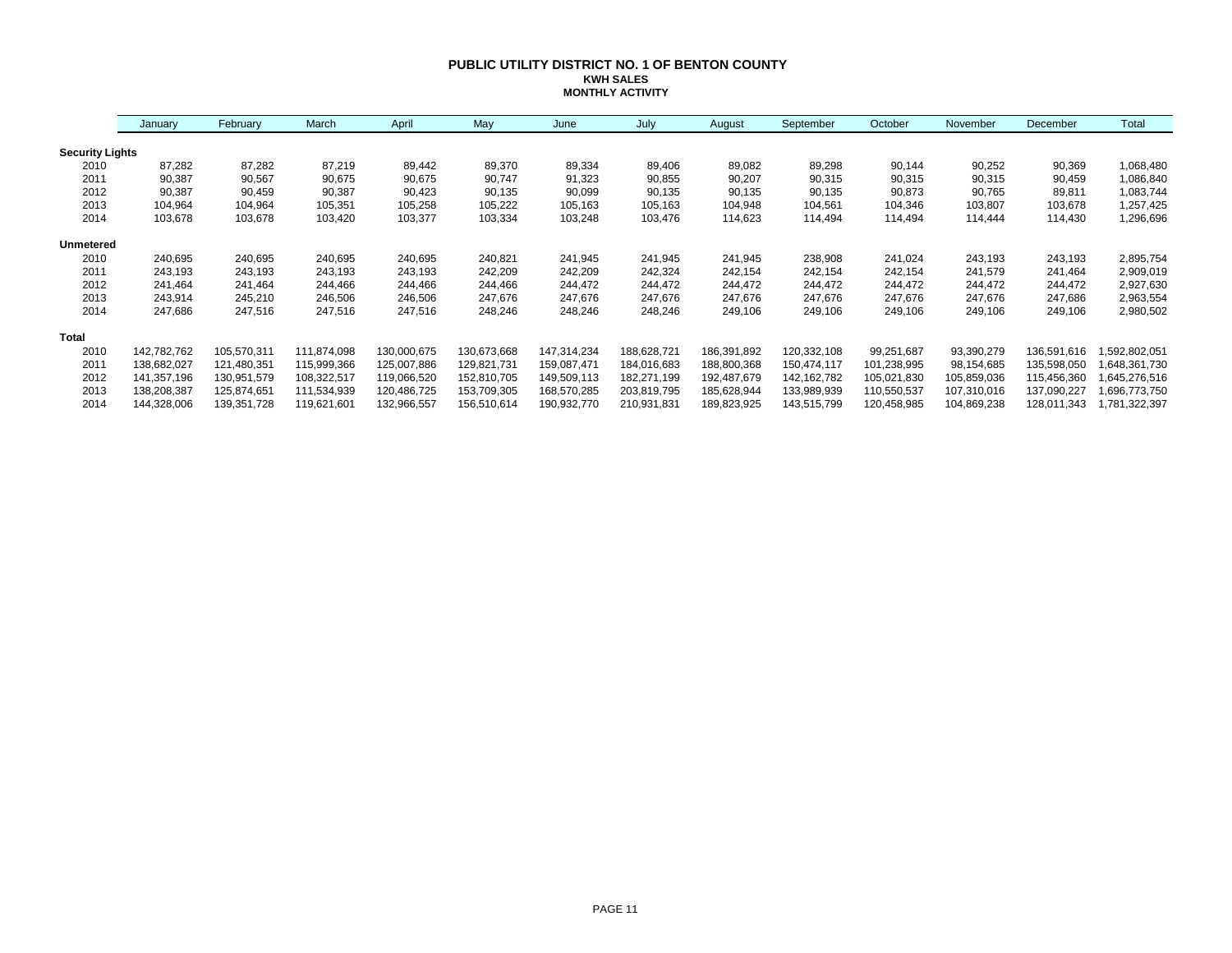## **PUBLIC UTILITY DISTRICT NO. 1 OF BENTON COUNTY CAPITAL ADDITIONS AND RETIREMENTS CURRENT MONTH**

|                                                                            | <b>BALANCE</b>          |                          |                    | <b>BALANCE</b>          |
|----------------------------------------------------------------------------|-------------------------|--------------------------|--------------------|-------------------------|
|                                                                            | 11/30/2014              | <b>ADDITIONS</b>         | <b>RETIREMENTS</b> | 12/31/2014              |
| <b>INTANGIBLE PLANT:</b>                                                   |                         |                          |                    |                         |
| Organizations                                                              | \$28,379                | \$0                      | \$0                | \$28,379                |
| <b>Franchises &amp; Consents</b>                                           | 10,022                  |                          |                    | 10,022                  |
| Miscellaneous & Intangible Plant                                           | 29,078                  | $\blacksquare$           | $\sim$             | 29,078                  |
| <b>TOTAL</b>                                                               | 67,480                  | $\blacksquare$           |                    | 67,480                  |
| <b>GENERATION PLANT:</b>                                                   |                         |                          |                    |                         |
| Land & Land Rights                                                         |                         |                          |                    |                         |
| Structures & Improvements                                                  | 1,141,911               |                          |                    | 1,141,911               |
| <b>Fuel Holders &amp; Accessories</b>                                      |                         |                          |                    |                         |
| <b>Other Electric Generation</b>                                           | 261,940                 |                          |                    | 261,940                 |
| <b>Accessory Electric Equipment</b><br>Miscellaneous Power Plant Equipment |                         | $\overline{\phantom{a}}$ |                    |                         |
| <b>TOTAL</b>                                                               | 1,403,851               | $\blacksquare$           |                    | $\overline{1,}403,851$  |
|                                                                            |                         |                          |                    |                         |
| <b>TRANSMISSION PLANT:</b>                                                 |                         |                          |                    |                         |
| Land & Land Rights                                                         | 156,400                 |                          |                    | 156,400                 |
| Clearing Land & Right Of Ways<br><b>Transmission Station Equipment</b>     | 25,544                  |                          |                    | 25,544                  |
| <b>Towers &amp; Fixtures</b>                                               | 832,047                 |                          |                    | 832,047                 |
| Poles & Fixtures                                                           | 3,974,373               |                          |                    | 3,974,373               |
| Overhead Conductor & Devices                                               | 3,010,644               |                          |                    | 3,010,644               |
| <b>TOTAL</b>                                                               | 7,999,008               |                          |                    | 7,999,008               |
|                                                                            |                         |                          |                    |                         |
| <b>DISTRIBUTION PLANT:</b>                                                 |                         |                          |                    |                         |
| Land & Land Rights                                                         | 1,607,829               | 7,237                    |                    | 1,615,066               |
| Structures & Improvements<br><b>Station Equipment</b>                      | 290,439<br>36,403,013   | 806,091                  |                    | 290,439<br>37,209,104   |
| Poles, Towers & Fixtures                                                   | 18,679,153              | 21,288                   | (11, 523)          | 18,688,917              |
| Overhead Conductor & Devices                                               | 11,754,567              | 10,518                   | (6, 369)           | 11,758,715              |
| <b>Underground Conduit</b>                                                 | 31,567,790              | 76,117                   | (1, 423)           | 31,642,484              |
| Underground Conductor & Devices                                            | 41,343,833              | 98,388                   | (32, 797)          | 41,409,423              |
| <b>Line Transformers</b>                                                   | 27,544,915              | 91,379                   | (71, 183)          | 27,565,110              |
| Services-Overhead                                                          | 2,878,494               | 7,819                    | (438)              | 2,885,875               |
| Services-Underground                                                       | 18,064,892              | 46,596                   | (4, 175)           | 18,107,312              |
| <b>Meters</b>                                                              | 10,216,827              | 9,365                    |                    | 10,226,191              |
| Security Lighting                                                          | 876,499                 |                          |                    | 876,499<br>761,403      |
| <b>Street Lighting</b><br><b>SCADA System</b>                              | 761,403<br>1,947,123    | 60,833                   |                    | 2,007,957               |
| <b>TOTAL</b>                                                               | 203,936,777             | 1,235,629                | (127,909)          | 205,044,497             |
|                                                                            |                         |                          |                    |                         |
| <b>GENERAL PLANT:</b>                                                      |                         |                          |                    |                         |
| Land & Land Rights                                                         | 1,130,759               |                          |                    | 1,130,759               |
| Structures & Improvements<br>Information Systems & Technology              | 18,229,463              | 121,208                  |                    | 18,229,463              |
| <b>Transportation Equipment</b>                                            | 15,291,423<br>7,004,663 |                          |                    | 15,412,631<br>7,004,663 |
| <b>Stores Equipment</b>                                                    | 54,108                  |                          |                    | 54,108                  |
| Tools, Shop & Garage Equipment                                             | 454,973                 |                          |                    | 454,973                 |
| Laboratory Equipment                                                       | 516,309                 |                          |                    | 516,309                 |
| <b>Communication Equipment</b>                                             | 2,400,115               |                          |                    | 2,400,115               |
| <b>Broadband Equipment</b>                                                 | 17,459,309              | 384,853                  |                    | 17,844,162              |
| Miscellaneous Equipment                                                    | 1,120,461               |                          |                    | 1,120,461               |
| <b>Other Capitalized Costs</b>                                             | 9,680,266               | 1,528,687                |                    | 11,208,952              |
| <b>TOTAL</b>                                                               | 73,341,848              | 2,034,748                |                    | 75,376,596              |
| TOTAL ELECTRIC PLANT ACCOUNTS                                              | 286,748,964             | 3,270,377                | (127, 909)         | 289,891,432             |
| <b>PLANT HELD FOR FUTURE USE</b>                                           | 388,589                 |                          |                    | 388,589                 |
| <b>CONSTRUCTION WORK IN PROGRESS</b>                                       | 4,018,554               | (2,516,293)              |                    | 1,502,261               |
| <b>TOTAL CAPITAL</b>                                                       | \$291,156,107           | \$754,085                | (\$127,909)        | \$291,782,282           |
|                                                                            |                         |                          |                    |                         |

**\$1,295,866 Amended Budget**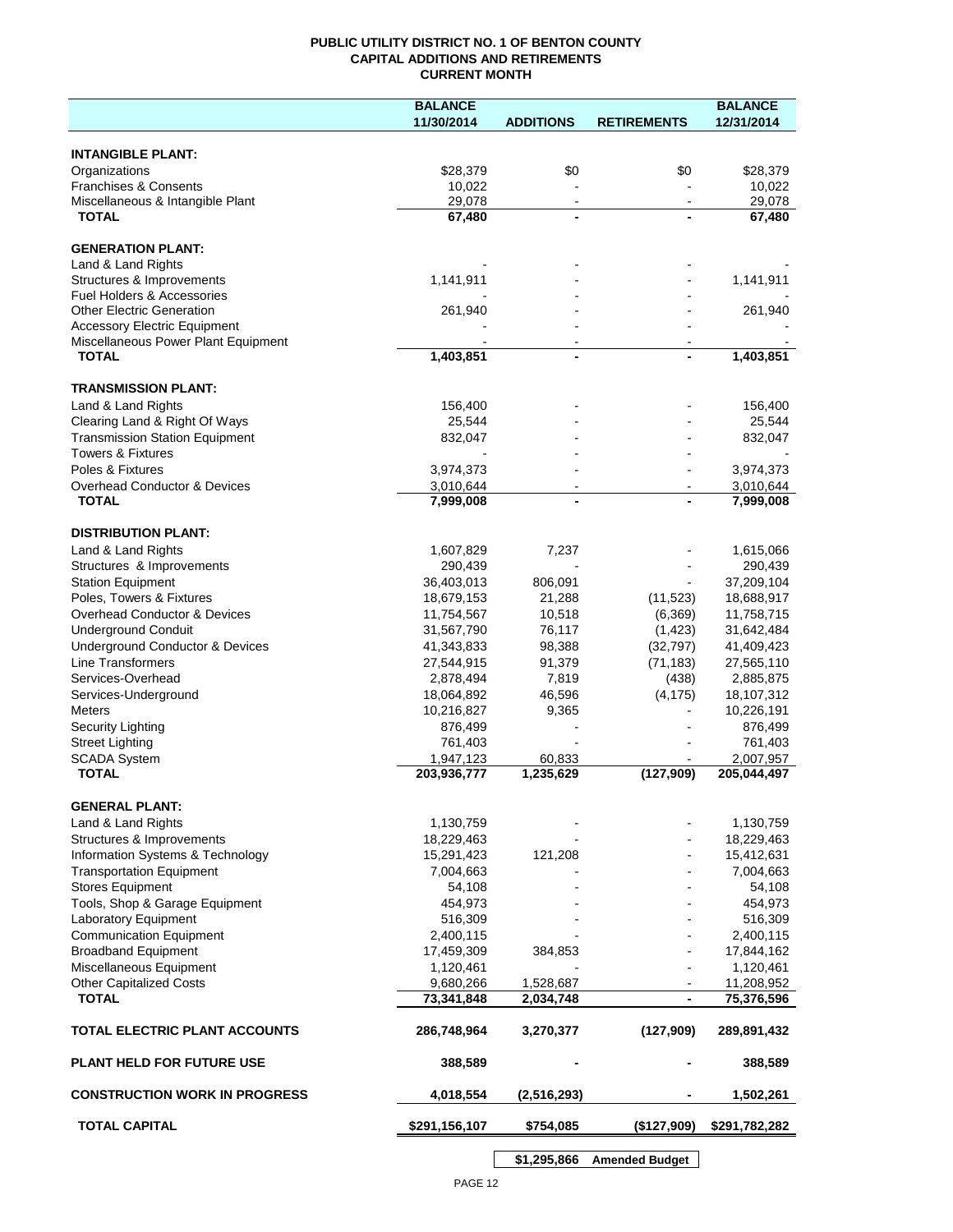## **PUBLIC UTILITY DISTRICT NO. 1 OF BENTON COUNTY CAPITAL ADDITIONS AND RETIREMENTS YEAR TO DATE**

|                                         | <b>BALANCE</b> |                  |                    | <b>BALANCE</b> |
|-----------------------------------------|----------------|------------------|--------------------|----------------|
|                                         | 12/31/2013     | <b>ADDITIONS</b> | <b>RETIREMENTS</b> | 12/31/2014     |
|                                         |                |                  |                    |                |
| <b>INTANGIBLE PLANT:</b>                |                |                  |                    |                |
| Organizations                           | \$28,379       | \$0              | \$0                | \$28,379       |
| <b>Franchises &amp; Consents</b>        | 10,022         |                  |                    | 10,022         |
| Miscellaneous & Intangible Plant        | 29,078         | $\blacksquare$   | $\blacksquare$     | 29,078         |
| <b>TOTAL</b>                            | 67,480         |                  |                    | 67,480         |
|                                         |                |                  |                    |                |
| <b>GENERATION PLANT:</b>                |                |                  |                    |                |
| Land & Land Rights                      |                |                  |                    |                |
| Structures & Improvements               | 1,141,911      |                  |                    | 1,141,911      |
| Fuel Holders & Accessories              |                |                  |                    |                |
| <b>Other Electric Generation</b>        | 261,940        |                  |                    | 261,940        |
| <b>Accessory Electric Equipment</b>     |                |                  |                    |                |
| Miscellaneous Power Plant Equipment     |                |                  |                    |                |
| <b>TOTAL</b>                            | 1,403,851      |                  |                    | 1,403,851      |
|                                         |                |                  |                    |                |
| <b>TRANSMISSION PLANT:</b>              |                |                  |                    |                |
| Land & Land Rights                      | 156,400        |                  |                    | 156,400        |
| Clearing Land & Right Of Ways           | 25,544         |                  |                    | 25,544         |
| <b>Transmission Station Equipment</b>   | 832,047        |                  |                    | 832,047        |
| <b>Towers &amp; Fixtures</b>            |                |                  |                    |                |
| Poles & Fixtures                        | 3,974,101      | 2,566            | (2, 294)           | 3,974,373      |
| <b>Overhead Conductor &amp; Devices</b> | 2,998,696      | 25,323           | (13, 375)          | 3,010,644      |
| <b>TOTAL</b>                            | 7,986,788      | 27,889           | (15,669)           | 7,999,008      |
|                                         |                |                  |                    |                |
| <b>DISTRIBUTION PLANT:</b>              |                |                  |                    |                |
| Land & Land Rights                      | 1,584,574      | 30,491           |                    | 1,615,066      |
| Structures & Improvements               | 290,439        |                  |                    | 290,439        |
| <b>Station Equipment</b>                | 34,955,311     | 2,498,015        | (244, 221)         | 37,209,104     |
| Poles, Towers & Fixtures                | 18,384,633     | 523,022          | (218, 738)         | 18,688,917     |
| Overhead Conductor & Devices            | 11,467,439     | 402,481          | (111, 205)         | 11,758,715     |
| <b>Underground Conduit</b>              | 30,654,243     | 1,026,078        | (37, 837)          | 31,642,484     |
| Underground Conductor & Devices         | 39,542,205     | 2,401,073        | (533, 855)         | 41,409,423     |
| Line Transformers                       |                |                  |                    |                |
|                                         | 27,002,813     | 812,367          | (250,069)          | 27,565,110     |
| Services-Overhead                       | 2,837,672      | 60,230           | (12,027)           | 2,885,875      |
| Services-Underground                    | 17,537,463     | 613,653          | (43, 804)          | 18,107,312     |
| <b>Meters</b>                           | 10,065,338     | 160,853          |                    | 10,226,191     |
| Security Lighting                       | 877,500        | 10,643           | (11, 644)          | 876,499        |
| <b>Street Lighting</b>                  | 792,750        |                  | (31, 347)          | 761,403        |
| <b>SCADA System</b>                     | 1,906,860      | 101,097          |                    | 2,007,957      |
| <b>TOTAL</b>                            | 197,899,240    | 8,640,004        | (1, 494, 747)      | 205,044,497    |
|                                         |                |                  |                    |                |
| <b>GENERAL PLANT:</b>                   |                |                  |                    |                |
| Land & Land Rights                      | 1,130,759      |                  |                    | 1,130,759      |
| Structures & Improvements               | 18,194,199     | 35,263           |                    | 18,229,463     |
| Information Systems & Technology        | 15,348,585     | 701,376          | (637, 330)         | 15,412,631     |
| <b>Transportation Equipment</b>         | 6,977,704      | 140,174          | (113, 216)         | 7,004,663      |
| <b>Stores Equipment</b>                 | 54,108         |                  |                    | 54,108         |
| Tools, Shop & Garage Equipment          | 443,369        | 18,692           | (7,088)            | 454,973        |
| <b>Laboratory Equipment</b>             | 519,429        | 22,948           | (26,069)           | 516,309        |
| <b>Communication Equipment</b>          | 2,400,115      |                  |                    | 2,400,115      |
| <b>Broadband Equipment</b>              | 14,730,649     | 3,140,636        | (27, 122)          | 17,844,162     |
| Miscellaneous Equipment                 | 1,120,461      |                  |                    | 1,120,461      |
| <b>Other Capitalized Costs</b>          | 9,519,368      | 1,689,584        |                    | 11,208,952     |
| <b>TOTAL</b>                            | 70,438,747     | 5,748,674        | (810, 825)         | 75,376,596     |
|                                         |                |                  |                    |                |
| TOTAL ELECTRIC PLANT ACCOUNTS           | 277,796,105    | 14,416,568       | (2,321,241)        | 289,891,432    |
|                                         |                |                  |                    |                |
| <b>PLANT HELD FOR FUTURE USE</b>        | 388,589        |                  |                    | 388,589        |
|                                         |                |                  |                    |                |
| <b>CONSTRUCTION WORK IN PROGRESS</b>    | 2,958,673      | (1,456,412)      |                    | 1,502,261      |
|                                         |                |                  |                    |                |
| <b>TOTAL CAPITAL</b>                    | \$281,143,367  | \$12,960,156     | (\$2,321,241)      | \$291,782,282  |
|                                         |                |                  |                    |                |

**\$16,184,382 Amended Budget**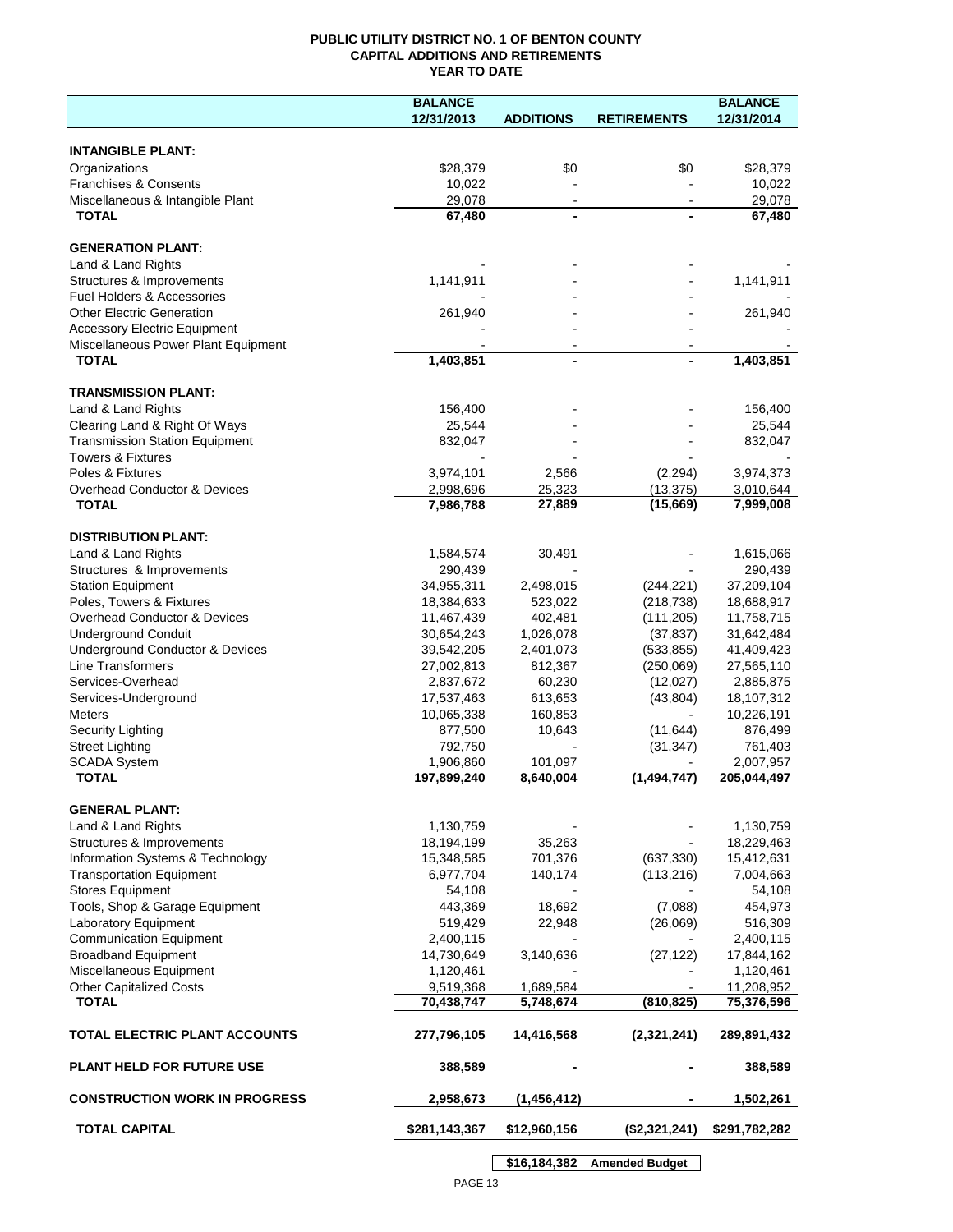## **PUBLIC UTILITY DISTRICT NO. 1 OF BENTON COUNTY STATEMENT OF CASH FLOWS**

|                                                                                                      | <b>YTD</b><br>12/31/2014 | <b>Monthly</b><br>12/31/2014 |
|------------------------------------------------------------------------------------------------------|--------------------------|------------------------------|
| <b>CASH FLOWS FROM OPERATING ACTIVITIES</b>                                                          |                          |                              |
| Cash Received from Customers and Counterparties                                                      | \$147,322,253            | \$12,151,054                 |
| Cash Paid to Suppliers and Counterparties                                                            | (106, 719, 632)          | (7,871,287)                  |
| Cash Paid to Employees                                                                               | (13,553,816)             | (974, 238)                   |
| <b>Taxes Paid</b>                                                                                    | (12, 354, 400)           | (1,075,428)                  |
| <b>Net Cash Provided by Operating Activities</b>                                                     | 14,694,405               | \$2,230,101                  |
|                                                                                                      |                          |                              |
| <b>CASH FLOWS FROM NONCAPITAL FINANCING ACTIVITIES</b>                                               |                          |                              |
| Other Interest Expense                                                                               | (26, 548)                | (6)                          |
| Net Cash Used by Noncapital Financing Activities                                                     | (26, 548)                | $\overline{(6)}$             |
| <b>CASH FLOWS FROM CAPITAL AND RELATED FINANCING ACTIVITIES</b>                                      |                          |                              |
| <b>Acquisition of Capital Assets</b><br>Proceeds from Sale of Revenue Bonds                          | (12, 384, 227)           | (692,082)                    |
| Cash Defeasance Principal and Interest                                                               |                          |                              |
| <b>Bond Principal Paid</b>                                                                           | (3,035,000)              |                              |
| <b>Bond Interest Paid</b>                                                                            | (2,582,979)              |                              |
| <b>Capital Contributions</b>                                                                         | 3,834,420                | 114,268                      |
| Sale of Assets                                                                                       | 102,170                  | 5,177                        |
| Net Cash Used by Capital and Related Financing Activities                                            | (14,065,616)             | (\$572,637)                  |
| <b>CASH FLOWS FROM INVESTING ACTIVITIES</b>                                                          |                          |                              |
| Interest Income                                                                                      | 182,105                  | 30,645                       |
| Proceeds from Sale of Investments                                                                    | 10,315,317               | 2,002,168                    |
| Purchase of Investments                                                                              | (4,000,280)              |                              |
| Joint Venture Net Revenue (Expense)<br><b>Net Cash Provided by Investing Activities</b>              | 6,497,142                | \$2,032,813                  |
| <b>NET INCREASE (DECREASE) IN CASH</b>                                                               | 7,099,383                | \$3,690,271                  |
|                                                                                                      |                          |                              |
| <b>CASH BALANCE, BEGINNING</b>                                                                       | \$18,540,994             | 21,950,106                   |
| <b>CASH BALANCE, ENDING</b>                                                                          | \$25,640,377             | 25,640,377                   |
| <b>RECONCILIATION OF NET OPERATING INCOME TO NET</b><br><b>CASH PROVIDED BY OPERATING ACTIVITIES</b> |                          |                              |
| <b>Net Operating Revenues</b>                                                                        | \$1,696,584              | \$596,211                    |
| Adjustments to reconcile net operating income to net cash<br>provided by operating activities:       |                          |                              |
| Depreciation & Amortization                                                                          | 12,894,915               | 1,012,250                    |
| <b>Unbilled Revenues</b>                                                                             | 900,000                  | 100,000                      |
| Misellaneous Other Revenue & Receipts                                                                | 30,731                   | 3,134                        |
| Decrease (Increase) in Accounts Receivable                                                           | 1,158,201                | (359, 390)                   |
| Decrease (Increase) in BPA Prepay Receivable                                                         | 600,000                  | 50,000                       |
| Decrease (Increase) in Inventories                                                                   | 250,806                  | (38, 415)                    |
| Decrease (Increase) in Prepaid Expenses                                                              | 38,341                   | 115,221                      |
| Decrease (Increase) in Wholesale Power Receivable                                                    | (348, 599)               | (814, 524)                   |
| Decrease (Increase) in Miscellaneous Assets                                                          | (67, 571)                | (631)                        |
| Decrease (Increase) in Prepaid Expenses and Other Charges                                            | (1,423,738)              | (2, 172, 130)                |
| Decrease (Increase) in Deferred Derivative Outflows                                                  | (87, 307)                | (1, 147, 994)                |
| Increase (Decrease) in Deferred Derivative Inflows                                                   | 2,002,138                | 2,220,330                    |
| Increase (Decrease) in Warrants Outstanding                                                          | (10, 751)                | (3,808)                      |
| Increase (Decrease) in Accounts Payable                                                              | (2,841,210)              | 1,437,431                    |
| Increase (Decrease) in Accrued Taxes Payable                                                         | 39,710<br>101,448        | (2, 440)<br>2,985            |
| Increase (Decrease) in Customer Deposits<br>Increase (Decrease) in BPA Prepay Incentive Credit       | (161, 256)               | (13, 438)                    |
| Increase (Decrease) in Other Current Liabilities                                                     | 96,363                   | 543,423                      |
| Increase (Decrease) in Other Credits                                                                 | (174, 400)               | 701,886                      |
| Net Cash Provided by (Used by) Operating Activities                                                  | \$14,694,405             | \$2,230,101                  |
|                                                                                                      |                          |                              |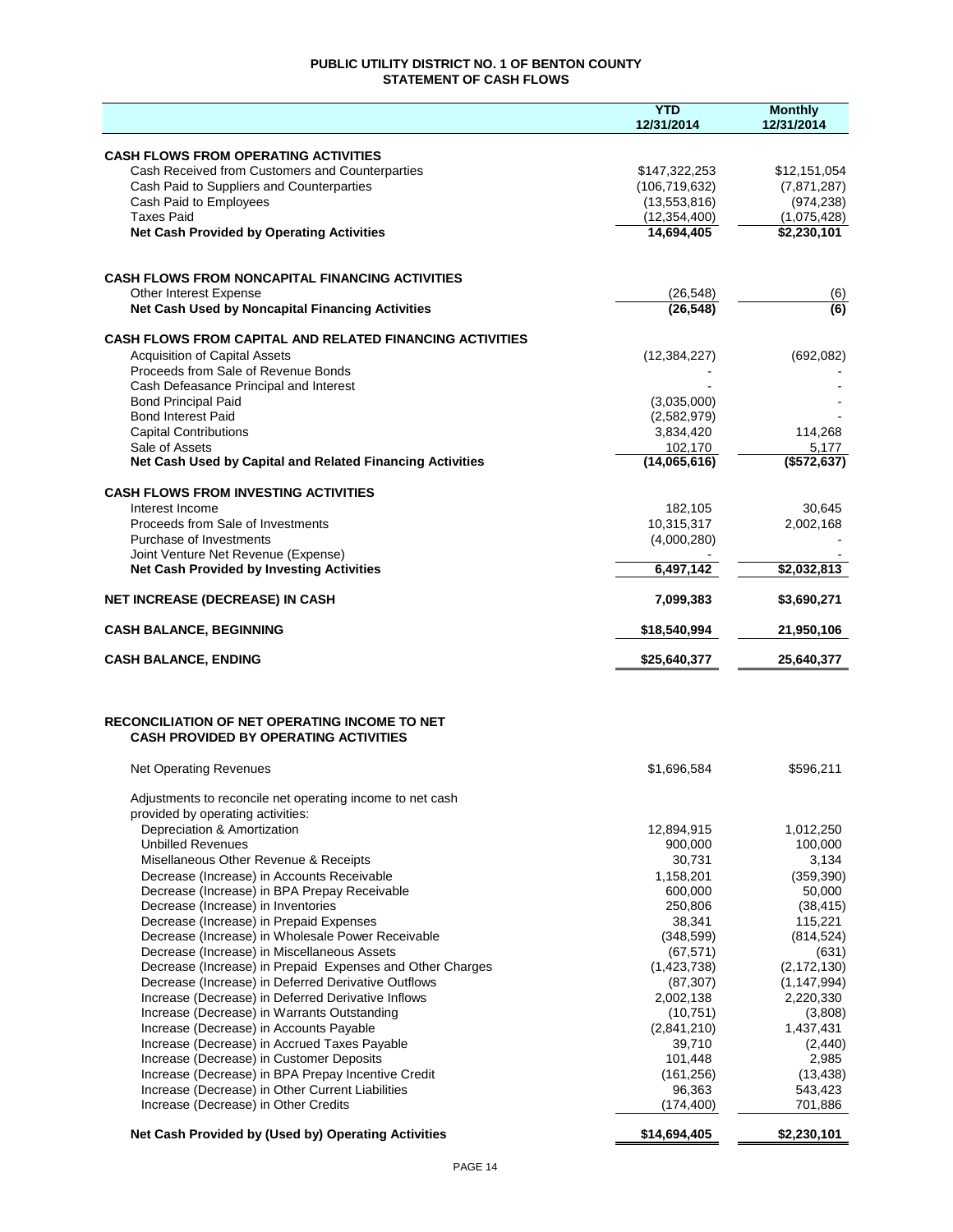## **PUBLIC UTILITY DISTRICT NO. 1 OF BENTON COUNTY WEATHER STATISTICS December 31, 2014**



|        | <b>Average Precipitation</b> |      |                  |       |      |      |      |      |      |      |      |      |        |  |  |
|--------|------------------------------|------|------------------|-------|------|------|------|------|------|------|------|------|--------|--|--|
| Year   | Jan                          | Feb  | March            | April | May  | June | July | Aug  | Sept | Oct  | Nov  | Dec  | Annual |  |  |
| Normal | 0.94                         | 0.70 | 0.57             | 0.55  | 0.51 | 0.51 | 0.23 | 0.18 | 0.31 | 0.49 | 0.95 | 1.20 | 7.14   |  |  |
| 2014   | 0.37                         | 1.12 | .00 <sub>1</sub> | 0.38  | 0.24 | 0.26 | 0.04 | 0.88 | 0.16 | 0.77 | 0.38 | 0.93 | 6.53   |  |  |
| 2013   | 0.16                         | 0.09 | 0.39             | 0.30  | .60  | .36  | 0.01 | 0.24 | 0.42 | 0.38 | 0.36 | 0.07 | 5.38   |  |  |



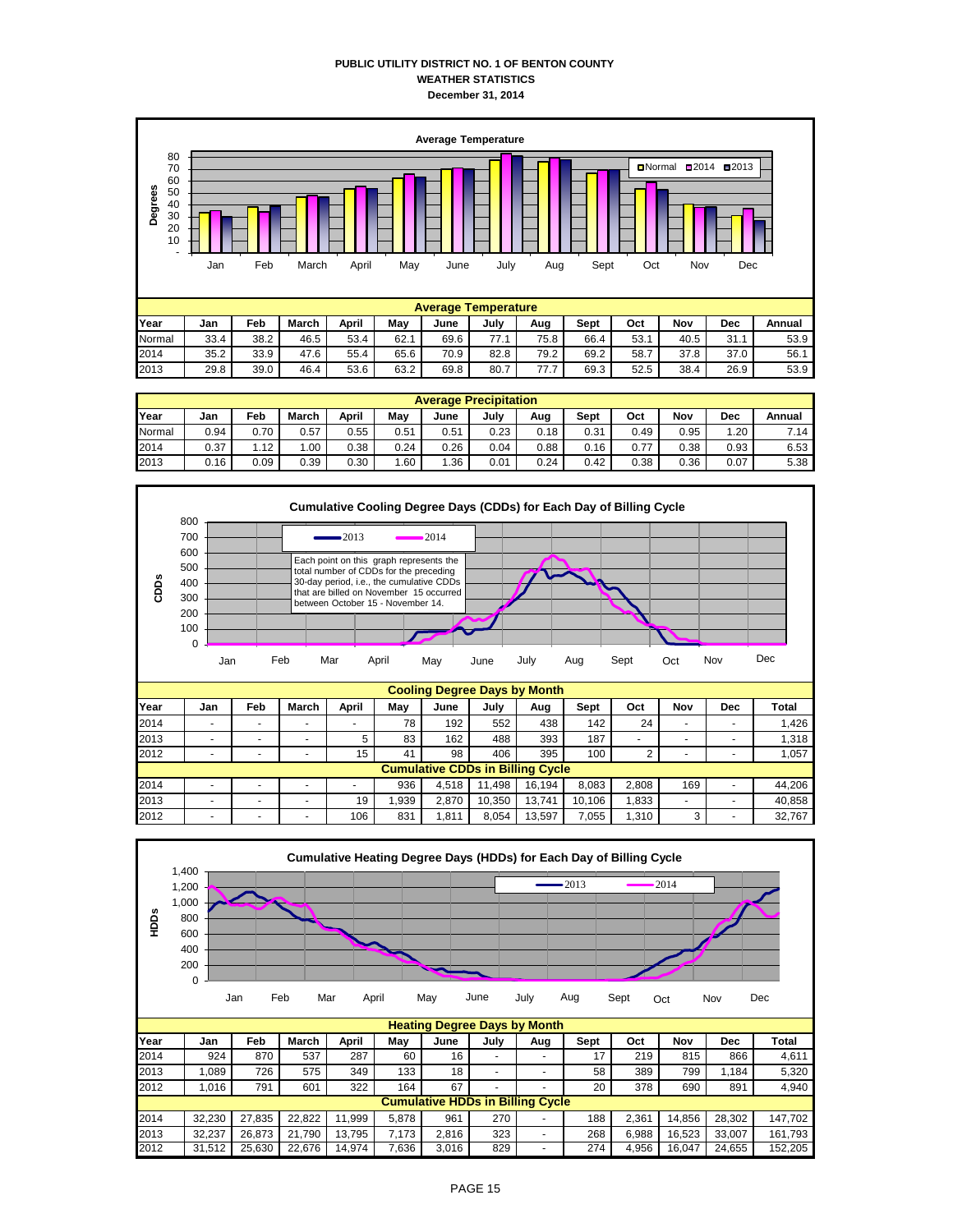#### **PUBLIC UTILITY DISTRICT NO. 1 OF BENTON COUNTY BROADBAND SUMMARY**

#### *December Highlights*

T-Mobile in Richland now is on a 50Mbps connection. Hotel Investors on George Washington Way connected to a 50Mbps circuit. Kurion Engineering connected two of their locations on Columbia Park Trail to 50/100Mbps circuits. Keller Supply on Deschutes connected to a 10Mbps circuit. AgriNorthwest upgraded their service from 45Mbps to 100Mbps. Sonshine renewed their service for three years. OWT and LMIT renewed their internet services for one year terms and Telco renewed and upgraded their internet contract from 100Mbps to 200Mbps for a new year.

|                                                             | <b>ACTUALS</b><br>2014 |                                 |                          |                          |              |              |                          |                          |             |               |             |           |                          |            |             |                           |                      |
|-------------------------------------------------------------|------------------------|---------------------------------|--------------------------|--------------------------|--------------|--------------|--------------------------|--------------------------|-------------|---------------|-------------|-----------|--------------------------|------------|-------------|---------------------------|----------------------|
|                                                             | 2014 Budget            | <b>Amended</b><br><b>Budget</b> | Jan                      | Feb                      | <b>March</b> | <b>April</b> | May                      | June                     | July        | <b>August</b> | <b>Sept</b> | Oct       | <b>Nov</b>               | <b>Dec</b> | <b>YTD</b>  | <b>Budget</b><br>Variance | Inception<br>to Date |
| <b>OPERATING REVENUES</b>                                   |                        |                                 |                          |                          |              |              |                          |                          |             |               |             |           |                          |            |             |                           |                      |
| Ethernet                                                    | 1,173,081              | 1,498,123                       | \$144,113                | \$149,573                | \$108,205    | \$165,568    | \$110,965                | \$135,571                | \$114,524   | \$116,955     | \$118,397   | \$117,778 | \$119,612                | \$121,809  | \$1,523,071 | (24, 948)                 |                      |
| <b>TDM</b>                                                  | 148,184                | 146,284                         | 12,190                   | 12,190                   | 12,190       | 12,190       | 12,190                   | 12,190                   | 12,190      | 12,190        | 12,190      | 12,190    | 12,190                   | 12,031     | \$146,124   | 160                       |                      |
| Wireless                                                    |                        | $\blacksquare$                  | 39                       | 39                       | 39           | 39           | 39                       | 39                       | 39          | 39            | 39          | 39        | 39                       | 39         | \$468       | (468)                     |                      |
| Co-Location                                                 |                        |                                 | $\overline{\phantom{a}}$ |                          |              |              |                          | $\sim$                   |             |               | ä,          |           |                          |            | \$0         |                           |                      |
| <b>Internet Transport Service</b>                           | 300,943                | 135.391                         | 19.040                   | 2.901                    | 11,345       | 11.345       | 11.345                   | 11,345                   | 11.345      | 11.345        | 11,345      | 11.345    | 11,345                   | 11.045     | \$135,091   | 300                       |                      |
| <b>Fixed Wireless</b>                                       | 120,400                | 98.506                          | 8.543                    | 8.351                    | 8,596        | 8.359        | 8,329                    | 8.115                    | 8.036       | 7.959         | 7.884       | 7.816     | 7,788                    | 7,621      | \$97,395    | 1,111                     |                      |
| Broadband Revenue - Other                                   | 237,729                | 283,014                         | 22.148                   | 21.917                   | 24,433       | 30.586       | 22.789                   | 23.020                   | 23.020      | 23,020        | 25,320      | 23,470    | 23,470                   | 23.470     | \$286,664   | (3,650)                   |                      |
| Subtotal                                                    | 1,980,337              | 2,161,318                       | 206,073                  | 194,972                  | 164,809      | 228.088      | 165,657                  | 190,281                  | 169,154     | 171.508       | 175,175     | 172,639   | 174,443                  | 176,015    | \$2,188,813 |                           |                      |
| NoaNet Maintenance Revenue                                  |                        |                                 |                          |                          |              | 771          | ÷                        |                          | 852         |               |             | 852       |                          |            | \$2,474     |                           |                      |
| <b>Bad Debt Expense</b>                                     |                        |                                 |                          |                          |              |              |                          | $\overline{\phantom{a}}$ |             |               |             |           | $\sim$                   | ٠.         | \$0         |                           |                      |
| <b>Total Operating Revenues</b>                             | 1,980,337              | 2,161,318                       | 206,073                  | 194.972                  | 164,809      | 228,860      | 165,657                  | 190,281                  | 170,005     | 171.508       | 175,175     | 173,490   | 174.443                  | 176,015    | \$2,191,287 | (29, 969)                 | 12,173,645           |
| <b>OPERATING EXPENSES</b>                                   |                        |                                 |                          |                          |              |              |                          |                          |             |               |             |           |                          |            |             |                           |                      |
| Marketing & Business Development                            |                        | $\blacksquare$                  | ٠                        |                          |              |              |                          | $\overline{\phantom{a}}$ |             |               |             |           |                          |            | \$0         |                           |                      |
| <b>General Expenses</b>                                     | 398,079                | 733,978                         | 9,692                    | 32.878                   | 74,463       | 52,307       | 33,502                   | 154,865                  | 249,433     | 35,178        | 21,345      | 47.755    | 31,201                   | 62,712     | \$805,331   | (71, 353)                 |                      |
| Other Maintenance                                           | 45,000                 | 45,000                          | 2.448                    | 1,021                    | 8,497        | 753          | 35,073                   | 35,674                   | 40,213      | 3,399         | 23,762      | 867       | 614                      | 16,824     | \$169,145   | (124, 145)                |                      |
| NOC Maintenance                                             | 302,942                | 302,942                         | (228)                    | $\overline{\phantom{a}}$ | $\sim$       |              |                          | ٠                        |             | ٠             | ٠           |           |                          |            | (\$228)     | 303,170                   |                      |
| Wireless Maintenance                                        |                        | $\blacksquare$                  | 1,696                    | $\overline{\phantom{a}}$ | 390          |              |                          |                          |             |               | 3,091       | 86        |                          |            | \$5,263     | (5, 263)                  |                      |
| Subtotal                                                    | 746,021                | 1,081,920                       | 13,608                   | 33,899                   | 83,350       | 53,060       | 68,575                   | 190,539                  | 289,646     | 38,577        | 48,198      | 48,707    | 31,815                   | 79,536     | \$979,511   | 102,409                   | 7,841,979            |
| NoaNet Maintenance Expense                                  |                        | ×                               | ٠                        |                          | 754          |              | $\overline{\phantom{a}}$ | 858                      | ٠           |               | 888         |           | $\overline{\phantom{a}}$ | 858        | \$3,358     | (3, 358)                  |                      |
| Depreciation                                                | 880,006                | 880,006                         | 99,634                   | 87,741                   | 72,238       | 69,164       | 67,852                   | 68,779                   | 69,038      | 78,266        | 78,266      | 78,489    | 78,678                   | 78,862     | \$927,007   | (47,001)                  | 7,791,492            |
| <b>Total Operating Expenses</b>                             | 1,626,027              | 1,961,926                       | 113,242                  | 121,641                  | 156,343      | 122,225      | 136,427                  | 260,176                  | 358,684     | 116,843       | 127,351     | 127,196   | 110,493                  | 159,256    | \$1,909,876 | 52,050                    | 15,633,471           |
| <b>OPERATING INCOME (LOSS)</b>                              | 354,310                | 199,392                         | 92,831                   | 73,331                   | 8,466        | 106,635      | 29,230                   | (69, 896)                | (188, 679)  | 54,665        | 47,824      | 46,295    | 63,951                   | 16,759     | \$281,412   | (82, 020)                 | (3,459,827)          |
| <b>NONOPERATING REVENUES &amp; EXPENSES</b>                 |                        |                                 |                          |                          |              |              |                          |                          |             |               |             |           |                          |            |             |                           |                      |
| Internal Interest due to Power Business Unit <sup>(1)</sup> | (380, 327)             | (380, 327)                      | (32, 291)                | (32, 270)                | (32, 162)    | (31,682)     | (31, 859)                | (32, 265)                | (26, 548)   | (32, 626)     | (31, 627)   | (31, 370) | (31, 115)                | (31, 115)  | (\$376,930) | 3,397                     | (5,368,471)          |
| <b>Grant Revenue</b>                                        |                        |                                 |                          |                          |              |              |                          |                          |             |               |             |           |                          |            |             |                           | 215,000              |
| <b>CAPITAL CONTRIBUTIONS</b>                                | 10.000                 | 2,059,592                       | 736                      |                          |              |              |                          |                          | 2,062,565   |               | 247,494     |           |                          |            | \$2,310,794 | 251,202                   | 6,174,618            |
| <b>INTERNAL NET INCOME (LOSS)</b>                           | (\$16,017)             | \$1,878,657                     | \$61,276                 | \$41,061                 | (S23.696)    | \$74.953     | (\$2,629)                | (\$102, 161)             | \$1,847,338 | \$22.039      | \$263,690   | \$14,925  | \$32,836                 | (14.356)   | \$2,215,276 | \$172,580                 | (\$2,438,680)        |
|                                                             |                        |                                 |                          |                          |              |              |                          |                          |             |               |             |           |                          |            |             |                           |                      |
| <b>NOANET COSTS</b>                                         |                        |                                 |                          |                          |              |              |                          |                          |             |               |             |           |                          |            |             |                           |                      |
| <b>Member Assessments</b>                                   |                        |                                 |                          |                          |              |              |                          |                          |             |               |             |           |                          |            |             |                           | \$3,159,092          |
| <b>Membership Support</b>                                   |                        |                                 | 392                      | 296                      | 1,160        | 729          | 1,160                    | 960                      | 1,279       | 1.651         | 1.465       | 3.540     | 787                      | 1,731      | \$15,152    |                           | 107,433              |
| <b>Total NoaNet Costs</b>                                   | \$0                    | \$0                             | \$392                    | \$296                    | \$1,160      | \$729        | \$1,160                  | \$960                    | \$1,279     | \$1,651       | \$1,465     | \$3,540   | \$787                    | \$1,731    | \$15,152    | (\$15, 152)               | \$3,266,525          |
|                                                             |                        |                                 |                          |                          |              |              |                          |                          |             |               |             |           |                          |            |             |                           |                      |
| <b>CAPITAL EXPENDITURES</b>                                 | \$889,553              | \$3,058,459                     | \$37,061                 | \$153,816                | \$53,361     | \$18,690     | \$156,490                | \$150,452                | \$2,139,421 | \$23,334      | \$37,507    | \$35,469  | \$56,958                 | \$96,239   | \$2,958,799 | \$99,660                  | \$18,478,807         |
| NET CASH (TO)/FROM BROADBAND <sup>(2)</sup>                 | \$354.763              | \$80.531                        | \$155,748                | \$6,960                  | \$26,183     | \$156,380    | (\$60,568)               | (\$152,528)              | (\$197,776) | \$107,946     | \$334.611   | \$85,774  | \$84.884                 | (2.350)    | \$545.262   |                           | (\$11.024.049)       |

(1) Internal interest budget is estimated based on cash flow projections (an interest rate of 3.6% is being used).

(2) Includes excess of revenues over operating costs, capital expenditures and NoaNet assessments; excludes depreciation and internal interest to Electric System